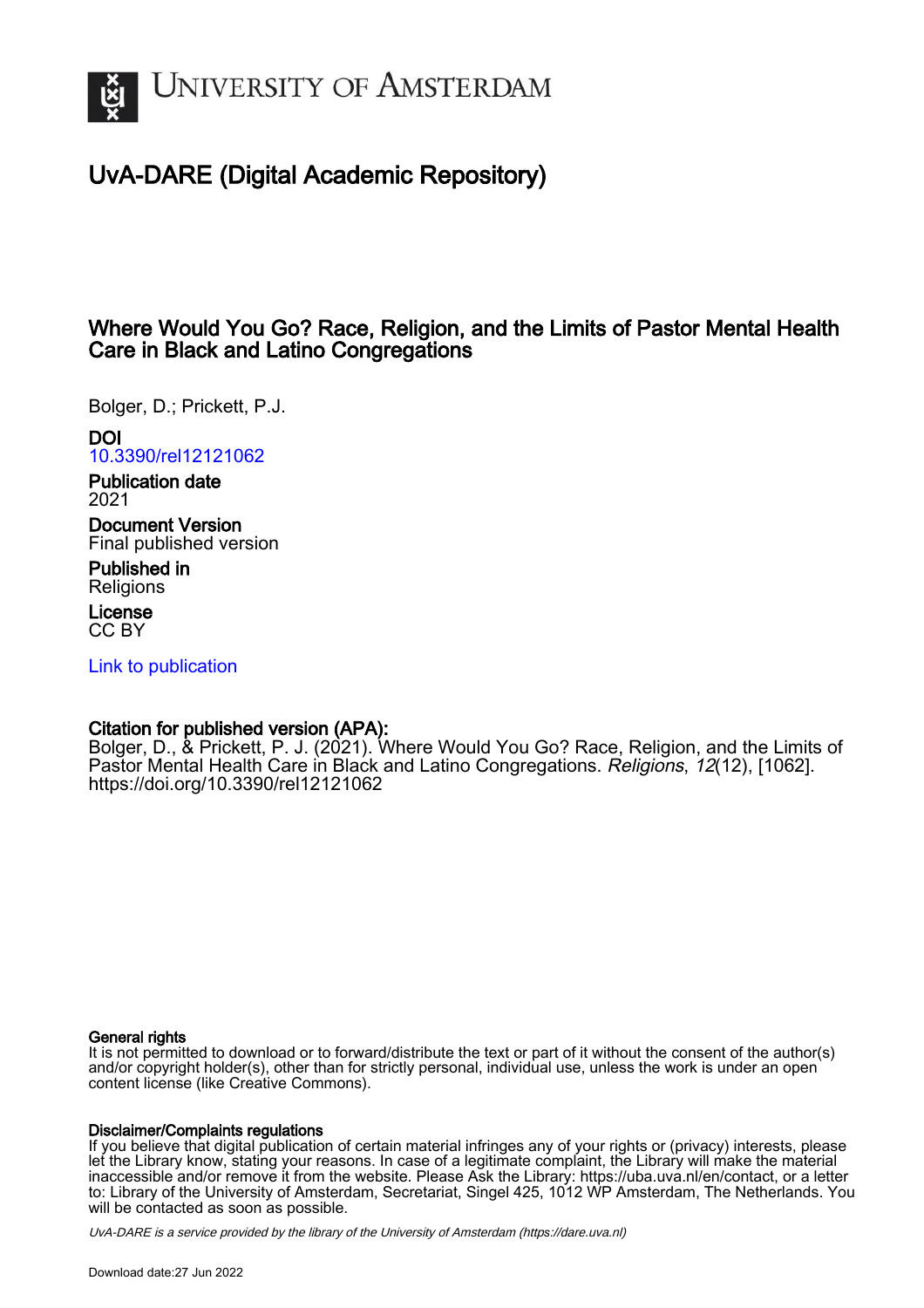



**Daniel Bolger 1,[\\*](https://orcid.org/0000-0002-4473-3965) and Pamela J. Prickett <sup>2</sup>**

- <sup>1</sup> Department of Sociology, Rice University, Houston, TX 77005, USA<br><sup>2</sup> Department of Sociology University of Amsterdam 1012 VT Amst
- <sup>2</sup> Department of Sociology, University of Amsterdam, 1012 VT Amsterdam, The Netherlands; P.J.Prickett@uva.nl
- **\*** Correspondence: dan.bolger@rice.edu

**Abstract:** A growing body of literature explores how religious congregations shape attitudes toward mental health in racial/ethnic minority communities. Such research has primarily focused on the views of Black clergy and congregants, limiting our ability to understand how the views of Black Christians might differ from Christians in other racial/ethnic minority communities. We drew on focus groups with 14 pastors and interviews with 20 congregants from Black and Latino churches in Houston, Texas, to examine how church members make decisions about where to seek mental health care or direct others for help. We found that both Black and Latino Christians prefer seeking spiritual resources, like their pastor, when dealing with mental health issues, even though pastors feel limited in their ability to help congregants. The preferences of members of each racial/ethnic group, however, were driven by different logics. While Black Christians in this study sought spiritual resources based on perceived norms within the broader Black community, Latino Christians relied on pastoral care due to norms in their individual congregation. The results shed light on how religious beliefs, race/ethnicity, and social class intersect to shape attitudes toward mental health care in ways that have implications for potential partnerships between churches and mental health care providers.

**Keywords:** pastors; race/ethnicity; mental health; congregations; health care

#### **1. Introduction**

Recent research highlights how church-based health promotion initiatives can efficiently and effectively bridge care to historically underserved communities [\(Galiatsatos](#page-14-0) [and Hale](#page-14-0) [2015;](#page-14-0) [Levin](#page-14-1) [2014;](#page-14-1) [Sattin et al.](#page-14-2) [2016\)](#page-14-2). This stems from the important civic role that religious institutions play in many racial minority communities, as most Black and Latino Americans attend religious congregations [\(Pew Research Center](#page-14-3) [2015\)](#page-14-3) but remain underserved with regards to health care [\(National Center for Health Statistics](#page-14-4) [2016;](#page-14-4) [Ortega et al.](#page-14-5) [2015\)](#page-14-5).

One health concern in which the link between race and religion is particularly salient is mental health. Indeed, a rapidly growing body of research highlights how religious beliefs help shape how congregations and their members respond to mental health concerns [\(Bilkins et al.](#page-13-0) [2016;](#page-13-0) [Campbell and Winchester](#page-13-1) [2020;](#page-13-1) [Kane and Williams](#page-14-6) [2000;](#page-14-6) [Moreno and](#page-14-7) [Cardemil](#page-14-7) [2013;](#page-14-7) [Prickett](#page-14-8) [2021\)](#page-14-8). Stigma around mental health issues and lack of access to care leave many in racial minority communities suffering from untreated health problems, especially Black and Latino Americans [\(Dempsey et al.](#page-13-2) [2016;](#page-13-2) [Pescosolido](#page-14-9) [2013\)](#page-14-9). The inability of those facing mental health challenges to find care and cope with the difficulties of everyday life can lead to feelings of "demoralization", a condition marked by hopelessness, helplessness, and a sense of failure [\(Costanza et al.](#page-13-3) [2020a\)](#page-13-3).

Pastors act like first responders in areas where congregants hesitate to seek care. For example, African Americans are less likely than non-Hispanic Whites to believe that genetics or family of origin play a role in mental illness [\(Schnittker et al.](#page-15-0) [2000\)](#page-15-0), which can limit their propensity to seek care from mental health professionals and helps explain why



**Citation:** Bolger, Daniel, and Pamela J. Prickett. 2021. Where Would You Go? Race, Religion, and the Limits of Pastor Mental Health Care in Black and Latino Congregations. *Religions* 12: 1062. [https://doi.org/10.3390/](https://doi.org/10.3390/rel12121062) [rel12121062](https://doi.org/10.3390/rel12121062)

Academic Editor: Kimberly Rios

Received: 20 October 2021 Accepted: 22 November 2021 Published: 30 November 2021

**Publisher's Note:** MDPI stays neutral with regard to jurisdictional claims in published maps and institutional affiliations.



**Copyright:** © 2021 by the authors. Licensee MDPI, Basel, Switzerland. This article is an open access article distributed under the terms and conditions of the Creative Commons Attribution (CC BY) license (https:/[/](https://creativecommons.org/licenses/by/4.0/) [creativecommons.org/licenses/by/](https://creativecommons.org/licenses/by/4.0/)  $4.0/$ ).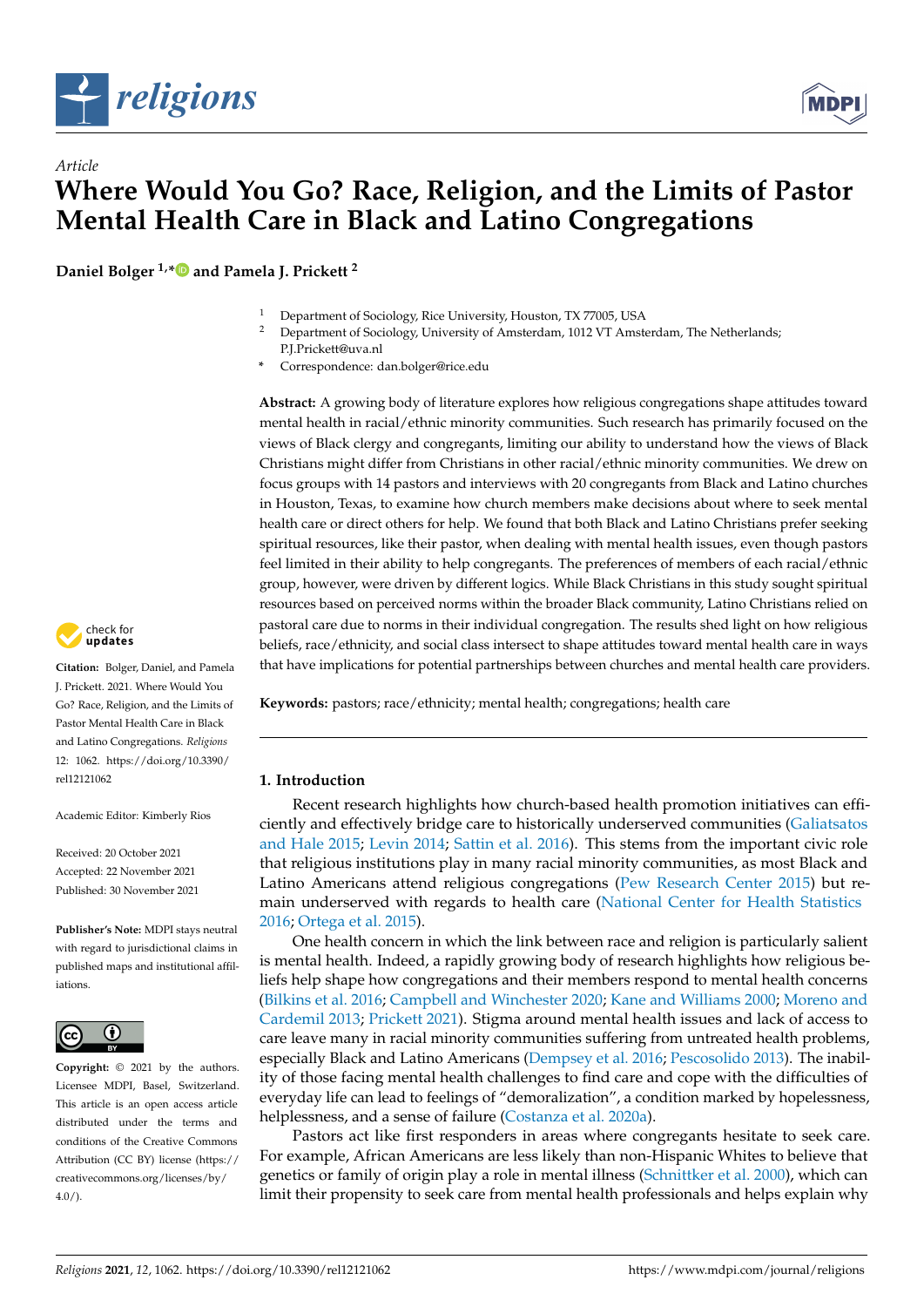the pastoral role is so vital for Black religious communities [\(Avent et al.](#page-13-4) [2015\)](#page-13-4). Recent work further suggests that pastors of Black churches feel an *obligation* to meet the mental health needs of congregation members [\(Campbell and Littleton](#page-13-5) [2018\)](#page-13-5). Especially in communities with limited resources, pastors may serve not only as first responders but as the *only* responders on mental health [\(Payne](#page-14-10) [2017\)](#page-14-10).

Extant research on how churches—including both pastors and congregants—approach mental health issues has largely focused on Black congregations (e.g., [Avent et al.](#page-13-4) [2015;](#page-13-4) [Campbell and Winchester](#page-13-1) [2020;](#page-13-1) [Chatters et al.](#page-13-6) [2017;](#page-13-6) [Dempsey et al.](#page-13-2) [2016;](#page-13-2) [Hays](#page-14-11) [2015;](#page-14-11) [Neighbors et al.](#page-14-12) [1998\)](#page-14-12). Very few studies examine the views of other racial/ethnic minority groups, and even fewer utilize a comparative framework across racial groups [\(Nguyen](#page-14-13) [2020\)](#page-14-13). The latter would enable mental health professionals to better tailor care to underserved populations, identifying where current approaches could be expanded and where new approaches need to be developed. While past research would suggest some affinities between Black and Latino Christians in their preferences for seeking out spiritual resources for mental health issues [\(Dempsey et al.](#page-13-2) [2016;](#page-13-2) [Moreno and Cardemil](#page-14-7) [2013\)](#page-14-7), we know too little about how racial/ethnic minority identities and religious beliefs intersect to shape these affinities.

The goal of the present study is to begin to unpack how race and religion might shape differences in perceptions of mental health resources and the role of clergy in providing care through two comparisons. First, we compare the perceptions of Black and Latino Christians. Second, we compare the perspectives of pastors and congregants. To do so, we ask the following question: how do Black and Latino Christian pastors and congregants perceive mental health concerns within their congregations and how do these perceptions influence their decisions about where to seek mental health care or direct others for help? Drawing on focus groups with 14 pastors and semi-structured interviews with 20 congregants at Black and Latino churches in Houston, Texas, we find that in all studied churches, mental health concerns were perceived as ubiquitous. In part because of their frequency in dealing with such concerns, clergy felt ill-equipped to provide adequate care. At the same time, we find discursive differences in the ways that members of each racial/ethnic group spoke about stigmas surrounding mental health issues and their implications for help-seeking. The results further underscore the importance of the pastoral role for identifying and addressing mental health issues for underserved communities, but also highlight how initiatives must be tailored to different populations based on prevailing norms around mental health within congregations and the broader racial/ethnic communities in which they are embedded.

#### *Mental Health and the Black Community*

There have been no shortage of empirical studies exploring the socio-historical role of churches within Black communities in the U.S. (e.g., [Lincoln and Mamiya](#page-14-14) [1990;](#page-14-14) [Pattillo-](#page-14-15)[McCoy](#page-14-15) [1998;](#page-14-15) [Baumann](#page-13-7) [2016\)](#page-13-7). As one of the few institutions in the U.S. controlled by Black Americans, churches have long been sites of community activism [\(Cavendish](#page-13-8) [2000\)](#page-13-8), social service provision [\(Barnes](#page-13-9) [2004\)](#page-13-9), and health promotion [\(Gross et al.](#page-14-16) [2018\)](#page-14-16). Recent studies, for example, argue that Black churches are uniquely well-positioned to provide mental health care to Black Americans because of the trust they engender within predominantly Black communities [\(Campbell and Winchester](#page-13-1) [2020;](#page-13-1) [Hays](#page-14-11) [2015\)](#page-14-11).

Numerous studies over the past ten years have focused on how churches might socialize Black Americans into particular ways of thinking about mental health, thus shaping the ways that clergy provide care and members seek help. First, Black pastors are often first responders to mental health issues and spend more time than clergy from other racial ethnic groups offering pastoral counseling to older adults [\(Neighbors et al.](#page-14-12) [1998;](#page-14-12) [Pickard et al.](#page-14-17) [2019\)](#page-14-17). Indeed, churches in predominantly Black communities are more likely to offer mental health programming than churches in communities populated primarily by other racial/ethnic groups [\(Wong et al.](#page-15-1) [2018\)](#page-15-1). Second, and relatedly, Black pastors can be reticent to partner with or refer congregants to mental health professionals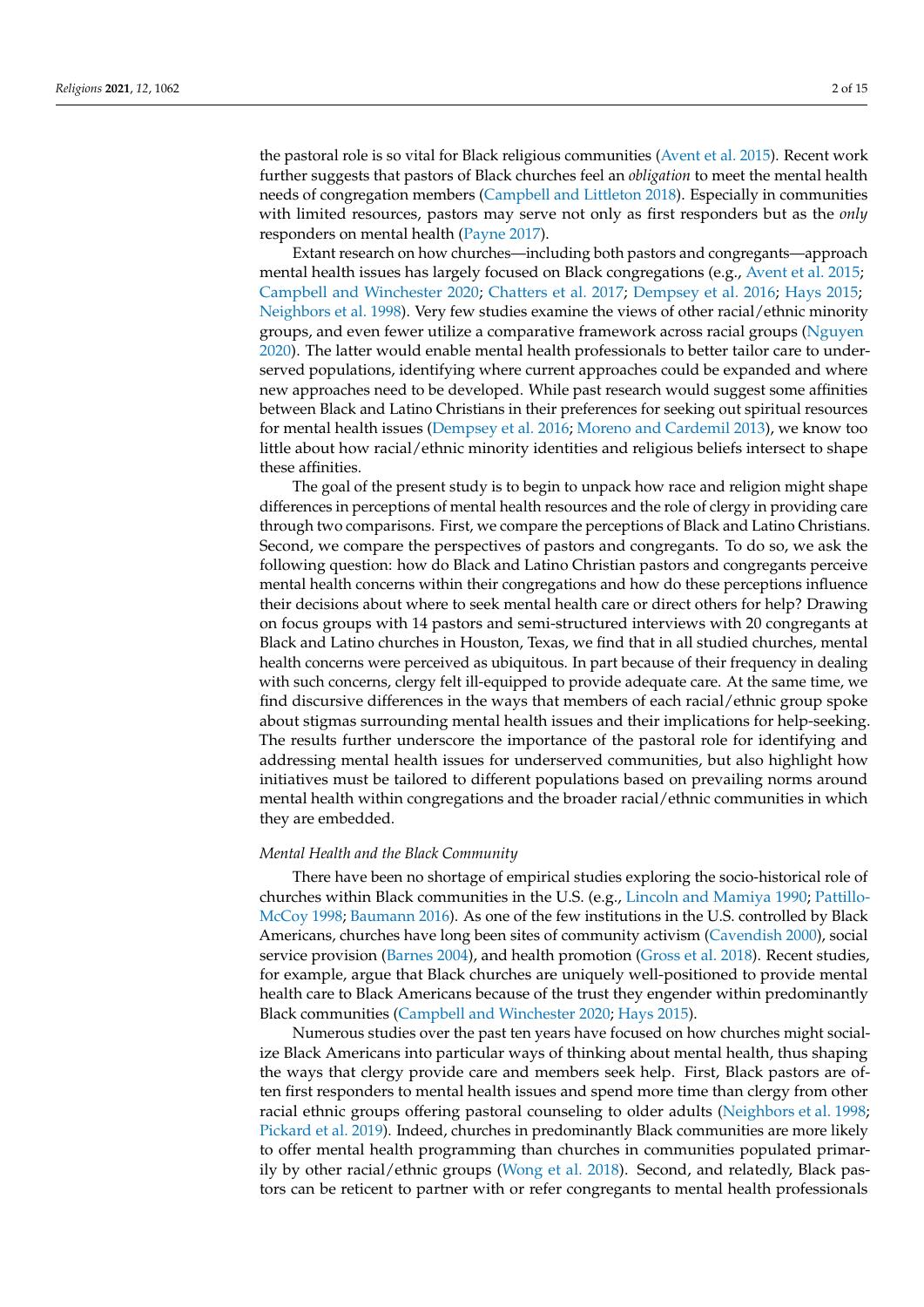[\(Dempsey et al.](#page-13-2) [2016\)](#page-13-2). This is not only because Black pastors are more likely than White clergy members to see mental health issues as a result of spiritual failures or tribulations [\(Payne](#page-14-18) [2009\)](#page-14-18), but it also might relate to distrust of medical professionals in many Black communities [\(Hankerson and Weissman](#page-14-19) [2012\)](#page-14-19). Finally, Black pastors are unlikely to seek out mental health professionals for themselves; church leaders who attend services more frequently, for example, are less likely to seek outside mental health care [\(Bilkins et al.](#page-13-0) [2016;](#page-13-0) [Okunrounmu et al.](#page-14-20) [2016\)](#page-14-20).

Research on perceptions of mental health care among Black Christians highlights similar themes. For one, research finds that Black congregants tend to seek mental health care from informal sources, like clergy members, friends, or family. This is true even for Black Christians who report lower levels of religious commitment [\(Hays and Lincoln](#page-14-21) [2017\)](#page-14-21). However, reliance on church leaders for mental health care may reduce the likelihood of seeking later professional care. Earlier research on this topic suggested that those who first sought a pastor for a mental health concern were less likely to seek subsequent professional guidance than those who sought different sources of initial help [\(Neighbors et al.](#page-14-12) [1998\)](#page-14-12). Similarly, like pastors, Black Christians often see mental health concerns as connected to spiritual health [\(Holt and McClure](#page-14-22) [2006\)](#page-14-22).

Initial research on views of mental health in Latino churches, though limited, finds similar patterns. Like Black churches, Latino congregations are often seen as important sites for mental health interventions, because of the trusted role that such churches play in many Latino communities [\(Caplan](#page-13-10) [2019\)](#page-13-10). Research also suggests that many Latino Christians prefer seeking help from religious leaders when facing mental health issues [\(Kane and Williams](#page-14-6) [2000\)](#page-14-6). Further, Latinos who would seek out mental health professionals prefer those with congruent religious values [\(Moreno and Cardemil](#page-14-7) [2013\)](#page-14-7). Research also suggests that Latino Christians often perceive mental health concerns as resulting from spiritual factors. [Caplan](#page-13-10) [\(2019\)](#page-13-10), for example, finds that Latinos in faith-based settings often attribute mental health issues to factors such as demonic forces, sinful behavior, or a lack of religious faith. As such, respondents saw spiritual practices such as prayer and reliance on God as necessary to protect individuals from both health and mental health issues [\(Jurkowski et al.](#page-14-23) [2010\)](#page-14-23). Finally, studies suggest that mental health can be highly stigmatized among Latino Americans. This stigma is one reason Latinos might seek pastoral care or other spiritual resources for mental health care. For example, in one study of Latino Americans struggling with mental health concerns, only one-third of respondents reported seeking professional help [\(Villatoro et al.](#page-15-2) [2014\)](#page-15-2). [Caplan](#page-13-10) [\(2019\)](#page-13-10) attributes stigma partly to socialization around mental illness in Latino religious congregations, suggesting that many Latino Christians are taught to see mentally ill individuals as incurable or even dangerous.

Thus, past research suggests there might be many similarities between Black and Latino Christians in how they view mental health care. Members of both groups often utilize spiritual resources for mental health concerns, view mental health issues as resulting from spiritual factors, and can avoid seeking help due to stigma around mental health [\(Hays and Lincoln](#page-14-21) [2017;](#page-14-21) [Moreno and Cardemil](#page-14-7) [2013\)](#page-14-7). None of the aforementioned studies, however, directly compare the two groups. Rather, most focus on a single racial/ethnic group. When a comparative design is employed, Whites often serve as the reference group (e.g., [Chatters et al.](#page-13-6) [2017;](#page-13-6) [Kane and Williams](#page-14-6) [2000;](#page-14-6) [Payne](#page-14-18) [2009\)](#page-14-18). The limited number of studies that do compare Black and Latino Americans focus largely on how religious practices shape mental health outcomes [\(Sternthal et al.](#page-15-3) [2012;](#page-15-3) [Villatoro et al.](#page-15-4) [2018\)](#page-15-4).

In the present qualitative study, we adopt a comparative framework to explore how Black and Latino Christians make decisions about where to seek mental health care, the logic driving such decisions, and the role of pastors in that process. We find that these two racial/ethnic groups share an affinity for seeking spiritual resources when confronted with a mental health issue but articulate different logics for doing so, demonstrating how race, religion, and social class intersect to help shape perceptions of mental health. Far from inconsequential, these differences have important implications for developing targeted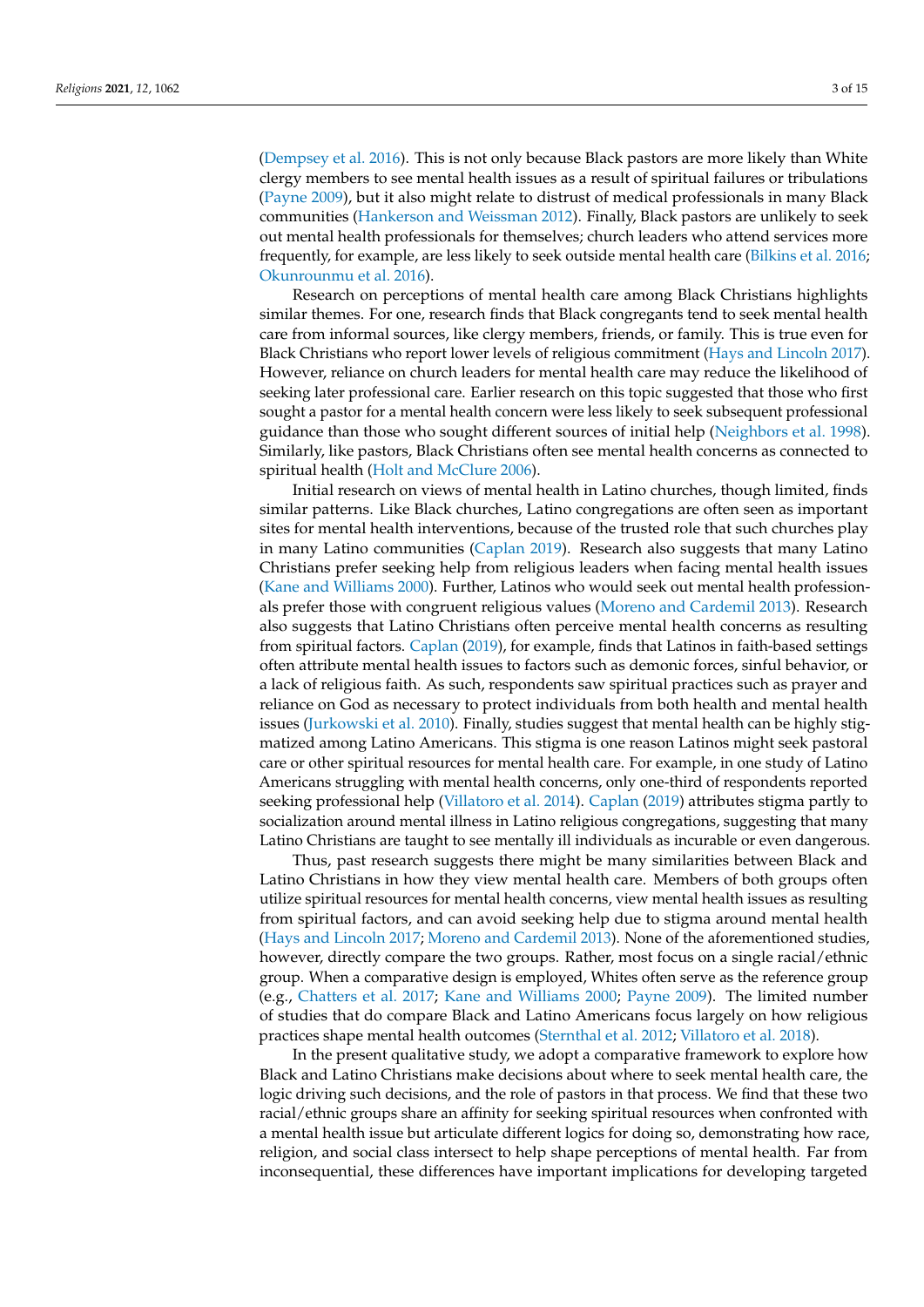interventions to assist pastors working on the frontlines of mental health care in historically underserved communities.

#### **2. Materials and Methods**

The data come from a larger project examining how racial minority Christian congregations in Houston, Texas, view the interface between faith, science, and medicine. This study focuses on two racial/ethnic groups: Black and Latino Americans. Both groups are highly religious—with particularly high representation in Christian traditions—but underrepresented in scientific and medical careers [\(Association of American Medical Colleges](#page-13-11) [2014;](#page-13-11) [National Science Foundation](#page-14-24) [2013\)](#page-14-24). Past research suggests that representation in health care professions might shape levels of medical distrust among racial minority groups [\(Kennedy et al.](#page-14-25) [2007\)](#page-14-25). Data for this study were collected in 2015–2016 and included focus groups with fourteen Black and Latino pastors and 20 interviews with church members across two congregations.

#### *2.1. Focus Groups*

Pastors from both racial/ethnic groups were identified and invited to participate in one of three focus groups. Researchers identified local pastors through online resources, recommendations of faith leaders, and connections of the research team. A total of 28 pastors of Black and Latino churches were invited to participate; 14 took part in one of the three focus groups. All groups were conducted in September 2015 and each lasted for approximately 1.5 h. Researchers collected basic demographic information, including the pastor's age, education level, and race. The rationale for utilizing focus groups was twofold: such an approach would help generate themes for further investigation while also allowing pastors from each racial/ethnic group to collectively shape the conversation from the perspective of their own faith communities. Focus groups—because of the interactions they foster—often produce different themes than interviews even if similar questions are asked of respondents [\(Carter et al.](#page-13-12) [2014\)](#page-13-12). This is one reason why focus groups are often utilized in health research, where researchers are interested in uncovering previously unseen obstacles to intervention.

Four Black pastors participated in the first focus group, four Latino pastors participated in the second group, and the final focus group was conducted with six Black pastors. Three of the clergy members were women, each of whom worked at a predominantly Black congregation. Most pastors were the senior (or only) clergy member at their congregation, although two were associate pastors.

#### *2.2. Observations and Interviews*

Upon completion of the focus groups, one congregation from each racial/ethnic group was selected for deeper study. While the selection process was guided in part by practical concerns (i.e., churches that agreed to be part of the study), we attempted to select typical cases, or congregations that typified the traditions they represented. For example, estimates suggest that 45 percent of all Black Americans in the U.S. identify as Baptist [\(Pew Research](#page-14-3) [Center](#page-14-3) [2015\)](#page-14-3) and 64 percent of Latino Protestants identify as Pentecostal [\(Espinosa](#page-13-13) [2014\)](#page-13-13). The two churches in the present study therefore serve as "paradigmatic" cases in that they represent denominations commonly attended by Black and Latino Christians, thus helping us to identify dynamics and perceptions that might exist in similar congregations [\(Flyvbjerg](#page-13-14) [2006\)](#page-13-14). The Black American congregation selected for the study was a Baptist church, with a weekly attendance of approximately 600 members. The Latino congregation, a Pentecostal church, had about 70 weekly attendees.

Researchers identified interview respondents through participant observation in both congregations and by soliciting recommendations from church leaders. Observations included attending worship services, Sunday school classes, and other church programs. All observations were conducted during fall 2015. In total, the research team interviewed 20 church members across the two congregations. Ten interviews were conducted with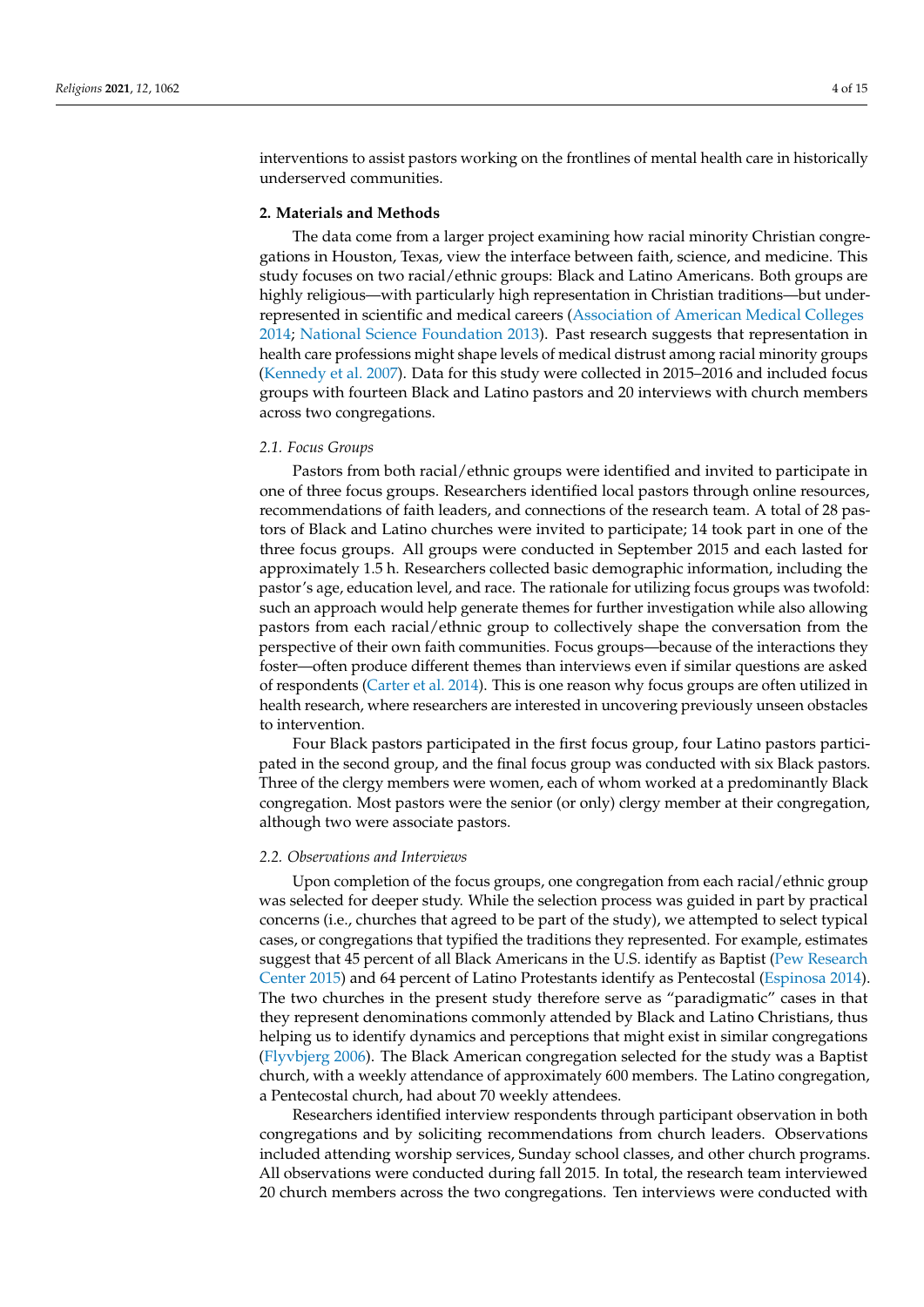members of both the Black congregation and the Latino congregation. Half of the interview respondents had completed a Bachelor's degree. Almost two-thirds (63 percent) of the respondents were women. The ages of respondents ranged from 24 to 65.

#### *2.3. Data Analysis*

We utilized a semi-structured interview guide for both focus groups and interviews. Here we focus primarily on one question: "Where would you go if you had a mental health concern?" We utilized an abductive approach to data analysis [\(Tavory and Timmermans](#page-15-5) [2014\)](#page-15-5), which aims to find "surprises" by comparing data to existing literatures in an explicit attempt to cultivate novel findings. Indeed, the topic of mental health was not part of our original focus group interview guide but arose unsolicited among pastors in all three groups. Their lack of perceived confidence to address mental health issues stood out as a source of possible tension when considered in light of the literature on religion and mental health. We then asked congregants about where they would go if they had a mental health concern, enabling us to uncover differences in the perceived abilities and limits of pastor mental health care. Throughout the analysis, we focused on identifying similarities and differences across racial/ethnic groups in how church members described where they would go for help with their mental health and the decision-making process through which they explained such preferences.

#### **3. Results**

#### *3.1. Congregants' Mental Health Resource-Seeking*

<span id="page-5-0"></span>When asked what they would do if faced with a mental health concern, many Black and Latino Christians reported that they would either pray or seek their pastor. In fact, "pastor" was the mostly commonly cited mental health resource mentioned across our sample; some even mentioned that their pastor was the only person they would seek. For many, the decision to consult their pastor seemed self-evident, and they described the pastor as uniquely qualified to deal with mental health issues. One member  $1$  of the Black church, in speaking about how she would help a friend experiencing mental health issues, told us: "I wouldn't send them to a psychiatrist, I would recommend them talk to the pastor first . . . . pastors for some reason can draw more out of people than a regular person, just because they have that title". The respondent later explained that pastors have "the gift of discernment" and that "whatever he says, it goes". Her trust in the pastor as a mental health care provider was so complete that she would dissuade a friend from seeking help from a medical professional. Even Black congregants who reported that they had visited counselors or psychiatrists in the past suggested that their pastor would be the first point of contact if a future issue arose. "I would bring it to the pastor first. Yeah, the pastor", one woman<sup>[2](#page-12-1)</sup> explained, "it could be life or death, so he's the first point". Notice how if it is a life-or-death situation, the pastor is the obvious point of contact, with "so" used as a conjunction to indicate a next step. This suggests the pastor's authority carries special meaning, likely owing to religion's existential importance.

<span id="page-5-3"></span><span id="page-5-2"></span><span id="page-5-1"></span>The responses of Latino congregants were similar. Most said that they would pray or seek out their pastor if facing a mental health issue, although respondents in this population tended to express more recognition that the pastor may not be the *only* resource they would seek. And some preferred to keep mental health concerns to themselves, including one congregant who said, $3$  "I would try to be strong and address it myself with God and be like 'God why you hatin' [laughs]". The same respondent later acknowledged that they would seek the pastor's counsel if communication with God did not lead to a desired change: "I think he [the pastor] plays a very important role altogether in anybody's life". Congregants often recognized that this "very important role" might also involve the pastor referring them to another health care provider. As another member<sup>[4](#page-12-3)</sup> of the Latino church explained, "[t]he first person I'd go to would be my pastor, and if there's anything–if he needs to refer me to anybody then (he could)". While very few congregants in the Latino congregation reported that they would seek help from a mental health professional or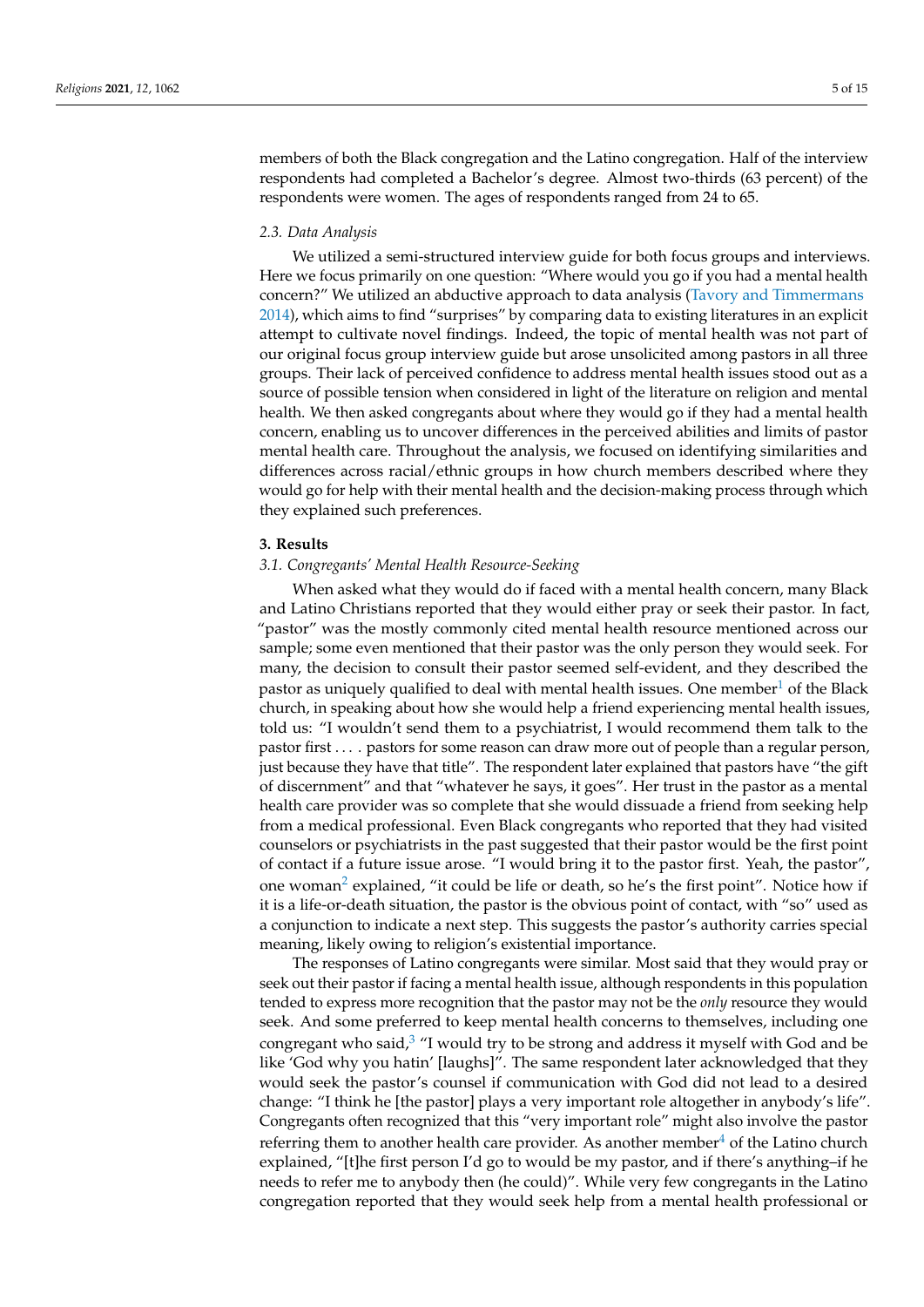doctor if confronted with a mental health issue, many suggested that they would be open to such help *only* if referred by their pastor.

<span id="page-6-1"></span><span id="page-6-0"></span>In many cases, regardless of race/ethnicity, preferences about where to seek help or refer other congregants were not hypothetical. Members of both churches perceived mental health issues to be pervasive within their congregations as well as society at large. "I mean everybody suffers from depression, I think almost 80 percent of the world", one Latino congregant<sup>[5](#page-12-4)</sup> told us. This shaped how congregants and lay leaders responded to some Sunday morning visitors deemed as potentially unwell. A Black congregant $^6$  $^6$  said, "I'll see an individual from like off the streets walk through the door and knew that they had a mental health issue, and they'd have to be escorted out". The respondent, a nurse, made clear she was "[n]ot trying to be mean but just have to escort him out, because we don't know what they're liable to do".

<span id="page-6-2"></span>Other congregants admitted struggling with mental health issues themselves, though they tended to frame the problem as one that occurred in the past (likely due to the aforementioned stigma present in many Black and Latino communities). One Latino man<sup>[7](#page-12-6)</sup> told us, "[G]rowing up, you know, the way I grew up, I was feeling kind of suicidal and I used to sometimes cut myself". A woman from the Black congregation described herself as "an attempted suicide survivor", before lamenting the fact that people "just didn't talk about suicide" in the Catholic church in which she grew up. Thus, congregants perceived mental health issues to be pervasive within both their church and in the broader community. Church members felt uncertain about how to help others and where to go with their own needs, often making the pastor the default option when any concerns arose.

#### *3.2. Pastors' Feelings of Limitation*

Like their congregants, pastors told us they saw mental health as both pervasive and a major source of suffering for congregants. One Latino pastor<sup>[8](#page-12-7)</sup> said:

<span id="page-6-3"></span>*I think about 80 percent of the people that come into our church are suffering from depression. They deal with a lot. And about eight years ago we did a survey of people in our church. Fifty percent of adults had experienced sexual molestation. I was astounded.*

We were struck time and time again by how overwhelmed pastors felt as a result of the mental health needs of congregations. In our first focus group with Black pastors, before we had even asked about mental health, the topic generated a conversation in which pastors actively tried to solicit help from each other to know how to better deal with mental health concerns in their individual congregations. For example, one pastor told the group he was looking for someone to help provide care for children with autism in his congregation, leading another to inform him of a special needs ministry recently started at her church:

<span id="page-6-4"></span>*It's a mental health deal but then we also just launched—literally in the last two weeks, it was just announced that a special needs ministry would be launched at the church. So, there's one part is for mental health issues similar to that.*

This suggests that pastors are eager for help, an idea we pick up in the conclusion when discussing the practical and policy implications of this study.

Several pastors tried to address mental health issues among the congregation as a whole but they also noted that their congregants were ambivalent about how best to address mental health in the church. One Black pastor<sup>[9](#page-12-8)</sup> said, "[W]hether they are the working class, the poor class, or upper-middle class . . . I talk about mental health and mental awareness and (congregants are) more tolerant than excited about the information". This pastor said that his congregants felt they had more pressing demands than health. One pastor paraphrased a common response in his congregation as: "Pastor, you bringing in people to talk about healthy lifestyle, healthy living, but can you tell me how to budget my household with the income I currently have?" Past research highlights how subjective financial hardship is associated with depression [\(Mirowsky and Ross](#page-14-26) [2001\)](#page-14-26) and suicidal ideation [\(Frankham et al.](#page-13-15) [2020\)](#page-13-15); as such, the concerns of congregants were not necessarily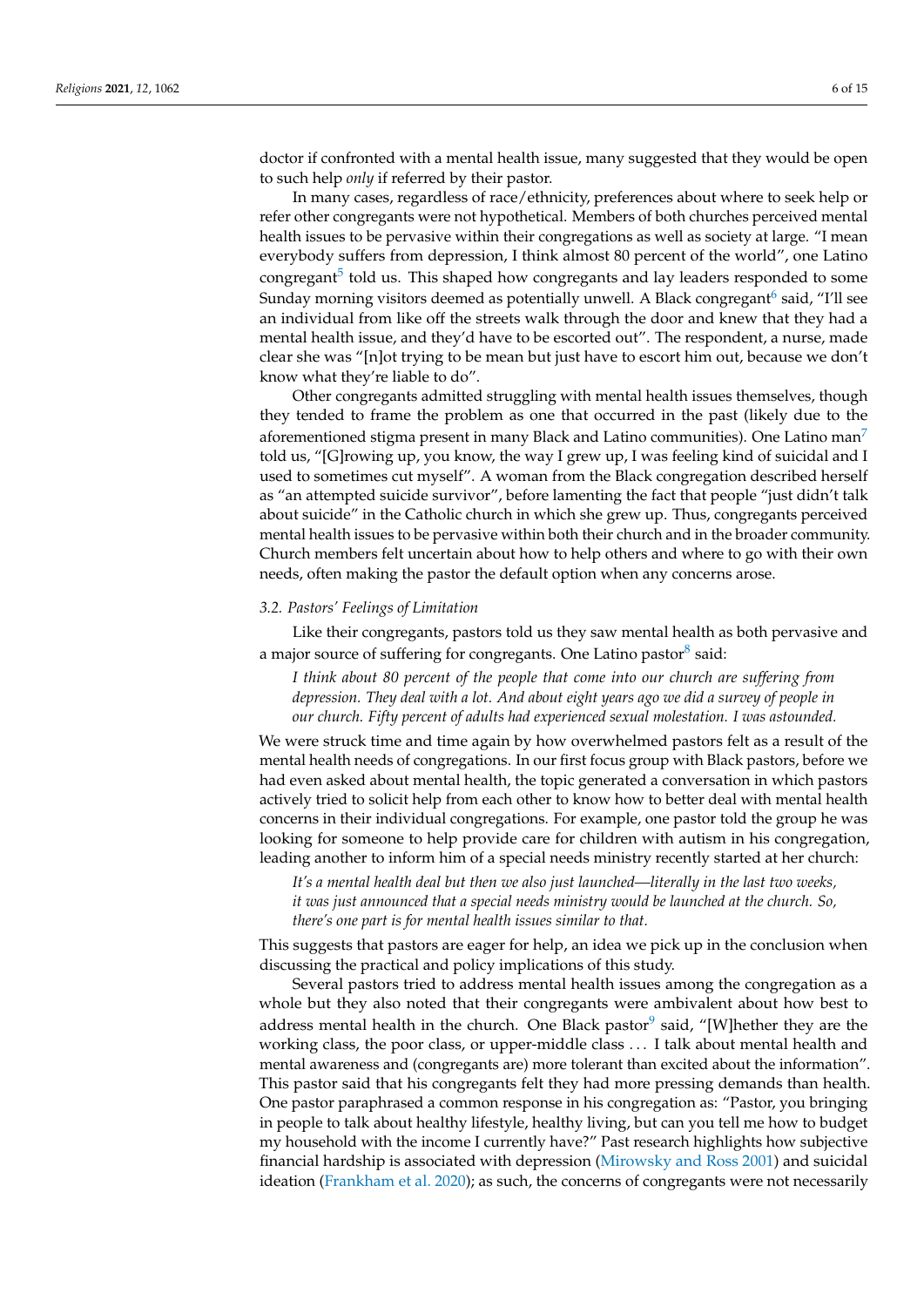disconnected from mental health concerns. However, this was not a link that congregants (or pastors) explicitly made.

<span id="page-7-1"></span><span id="page-7-0"></span>Perhaps because of the perceived scope of the problem as well as their congregants' tendency to want to consult their pastors on mental health issues, pastors expressed feeling overwhelmed. Many said they were ill-equipped to handle such issues. One Black pastor<sup>[10](#page-12-9)</sup> explained: "I'm a pastor, I can tell you about Jesus. I can dig into scriptures; I can read that. But you have some psychological issues I'm not prepared to help you walk through". In other words, *what made the pastor uniquely qualified in the eyes of congregants was in fact a limitation from the perspective of the pastors themselves.* One Latino pastor<sup>[11](#page-13-16)</sup> of a small Pentecostal church noted that "even though we're like a high faith church, we have to kind of be open to everything because sometimes I can pray for somebody and it's gone. Other ones it doesn't matter how much Bible studies and teaching we do, they still struggle". A Black pastor<sup>[12](#page-13-17)</sup> articulated similar concerns in highlighting the importance of pastors recognizing the limits of their competence. He argued that clergy members cannot be afraid to say "this is beyond my scope. I need to refer you to someone else who can lead you in these particular ways".

<span id="page-7-3"></span><span id="page-7-2"></span>At the same time, several pastors expressed doubt about the abilities of medical and mental health professionals to provide comprehensive care for congregants. As one pastor<sup>[13](#page-13-18)</sup> explained, "[T]here are things that the clinical psychology and all of—psychiatry that feel they can deal with some things but they may not be skilled to handle the spiritual matters". She then explained that pastors can handle matters that medical professionals cannot. Another Black pastor<sup>[14](#page-13-19)</sup> added, "[W]e're aware that medicine can go only as far as knowledge and there are some things beyond test tube knowledge". Thus—even for pastors—there was a tension in balancing the respective roles of religion and medicine in addressing mental health concerns.

<span id="page-7-4"></span>Often perceptions of the potential of medical professionals to serve church members were tied to the socioeconomic composition of the congregations itself. Pastors of churches in middle- or high-SES communities, for example, were often more optimistic about the potential efficacy of medical care for congregants struggling with mental health issues, often because many of their congregants worked in medicine. As one pastor  $15$  from a middle-class community explained,

<span id="page-7-5"></span>*God has blessed (church name) with a large percentage of our membership is in the medical field. So either I'm—if they want to keep things confidential I would ask the people who are in the medical field, who would you recommend that I would send this person to for help beyond my scope?*

As the preceding narratives suggest, not all Black pastors viewed medical and mental health care professionals with skepticism. Their perceptions were shaped—at least in part by the representation of medical professionals in the congregation itself. Past research has highlighted similar differences across SES groups among Black Protestants, particularly in their views of the potential bias of scientists [\(Tinsley et al.](#page-15-6) [2018\)](#page-15-6).

<span id="page-7-6"></span>Congregants also acknowledged feelings of limitation in their ability to provide support to other people in their churches who they thought might be struggling from mental disorders, highlighting the limitations of social support in these spaces. One 61-year-old African American congregant—herself a healthcare worker—said, "I've got a sister right now, she was assigned to me several years ago, and she was described as schizophrenia [sic] . . . But the church has been challenged as how to help her. I mean, you pray, you give her suggestions, you try to help her identify resources in the community, but you feel limited, I feel limited". A member<sup>[16](#page-13-21)</sup> of the Latino church described a similar situation in which he struggled to help someone who approached him and reported grappling with mental illness. "I couldn't think of anything", the member explained with a sense of frustration, "All I did was, I gave her a hug [laughs], and I just listened. I thought that she wanted me to listen. That's all I gave her, but other than that, I was stuck". Words like "challenged" and "stuck" suggest congregants experience negative feelings in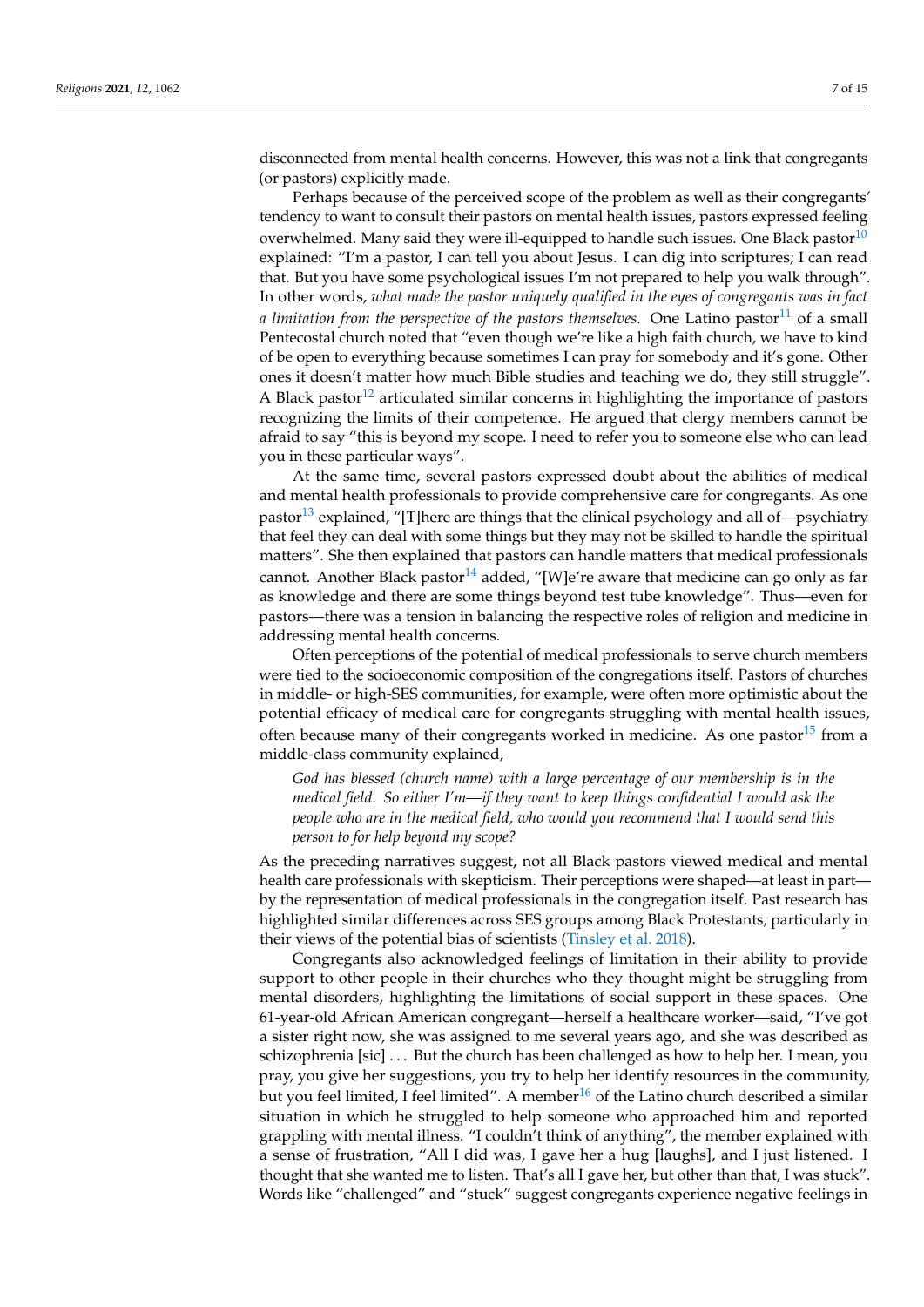interacting with other congregants facing mental health challenges. Thus, far from feeling empowered to create a space where mental health issues could be fruitfully addressed, both pastors and congregants articulated feelings of inadequacy.

#### *3.3. Mental Health, Race, and Religion*

Consistent with the expectations of prior scholarship, Black and Latino Christians in our study reported a high propensity to seek out spiritual resources—particularly their pastor—when facing mental health issues. But they also voiced feelings of limitation in their ability to care for and counsel congregation members struggling with mental health issues based on the perceived ubiquity of such concerns within their religious communities. Congregants felt uncertain; pastors felt overwhelmed. Despite these affinities, however, there were notable discursive differences in the ways that members from each racial/ethnic group explained "why" mental health issues were pervasive, stigmatized, *and* difficult to address within congregations themselves. These discursive differences provide a glimpse of how religion, race, and class intersect to help shape perceptions of mental health care.

<span id="page-8-0"></span>For our Black congregants, responses to mental health crises were deeply informed by explicit notions of race and perceived social norms within the broader racial/ethnic community. Thus, the "Black community", rather than religious beliefs or even the "Black church", served as the reference point through which congregants and pastors explained their help-seeking preferences with regards to mental health. The wife<sup>[17](#page-13-22)</sup> of the pastor at the Black congregation we studied put it this way: "Okay so here's the thing with African Americans: If you have mental health issues, you don't go to anybody, and most people who do probably will go to—will come to talk to my husband the pastor". What is notable about the congregant's statement is not the fact that she believes that most people would come see her husband if in need of mental health care, but the *lack* of religious reasoning to frame this expectation. She traces the unwillingness of congregants to seek mental health care to communal norms among African Americans. In particular, she hints at the stigma of mental illness, which can lead people to not "go to anybody". As such, stigma surrounding mental health was seen as functioning well beyond the walls of the church.

<span id="page-8-1"></span>Other congregants highlighted the stigma surrounding mental health issues among Black Americans in more explicit terms. "[E]specially in the Black community, we were taught what happens at home stays at home, right?" one Black woman $^{18}$  $^{18}$  $^{18}$  explained, before going on to say, "it's a huge stigma". Again, it was notable that this stigma was seen as a broader communal norm rather than something unique to religious congregations (for a similar absence of religion in framings of mental health, see [Prickett](#page-14-8) [2021\)](#page-14-8). Other respondents made similar statements linking stigma and the broader racial community. As one congregant<sup>[19](#page-13-24)</sup> explained, "for the Black community, they don't go to doctors, but I'm pretty sure they go to their pastors about it".

<span id="page-8-3"></span><span id="page-8-2"></span>While recognizing the heterogeneity that exists among Black Americans, congregants in our study articulated a relatively clear sense of norms beyond their individual congregations and the potential implications of those norms for individuals facing mental health challenges. As one Black congregant<sup>[20](#page-13-25)</sup> explained, "mental health, you know ... some of the things we have problems (with) we don't address and in our culture for some reason, we discount counseling, we don't want counseling, so we go to [the] grave with anything". Consistent with past research, the respondent suggests that Black Americans are often skeptical about counseling. But the propensity to "go to the grave with anything" is not identified as religiously motivated; rather, it is perceived as a community norm.

<span id="page-8-4"></span>Latino congregants in this study framed their propensity to seek pastors in different terms. For Latino Christians, seeking the pastor was articulated as a product of religious beliefs—particularly perceptions of the spiritual etiology of mental illness—and church norms *within* their religious community, rather than the broader racial/ethnic community. One Latina church member<sup>[21](#page-13-26)</sup> explained: "I know there are other resources, whether a lot of people are aware of those or you know, maybe too ashamed to go to that first, I think . . . if you're a long-term member of the church I believe they would talk to the pastor first".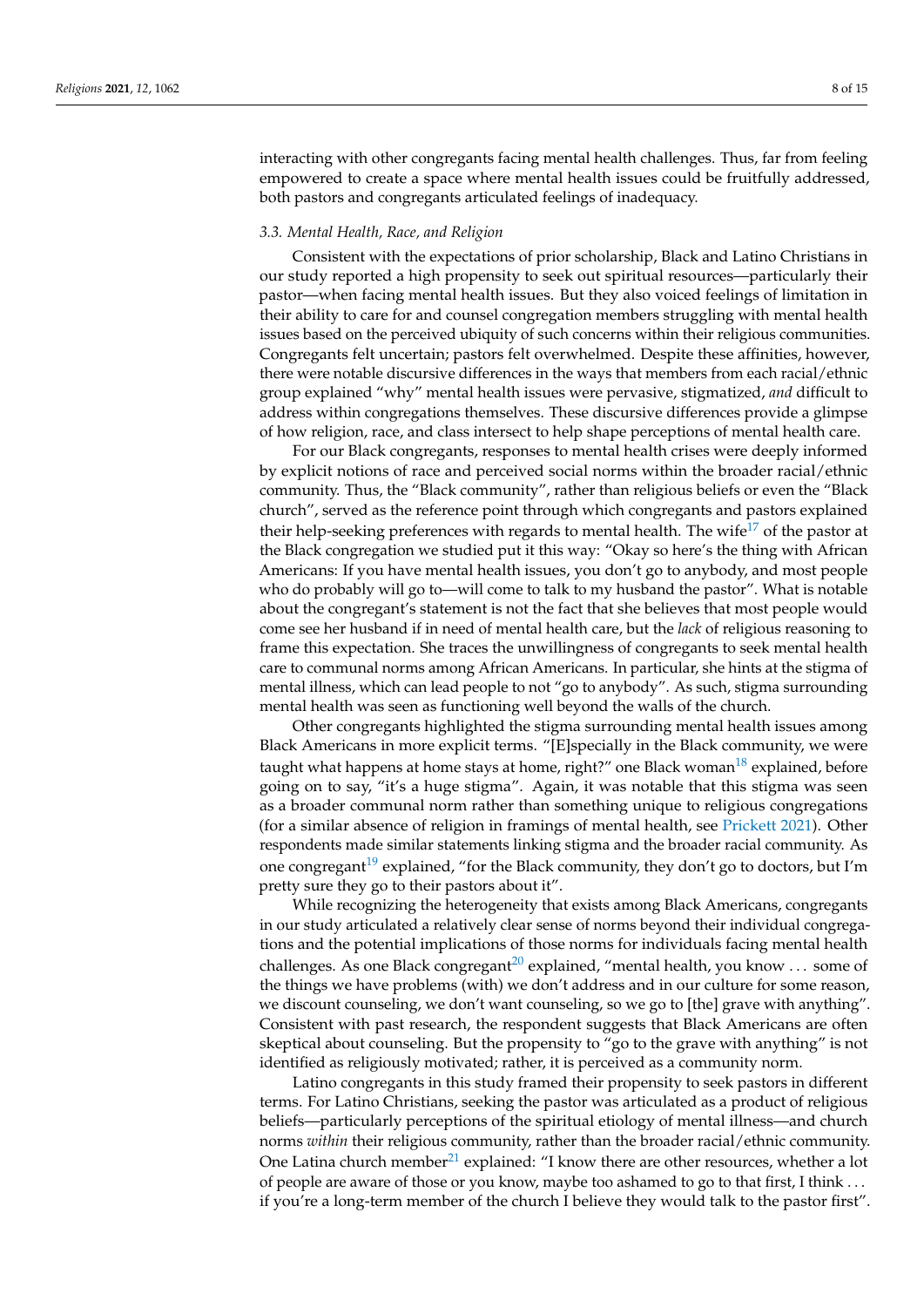Similar to responses from Black respondents, this congregant assumes that other members of her church would talk to their pastor first if confronted with a mental health issue. Yet, this propensity is framed as a result of *long-term* church membership. Explained another congregant,[22](#page-13-27) "I think everybody *in our congregation* [emphasis added] would pray about it first. But I do believe most of them would turn to pastor". As the quotes epitomize, Latino

<span id="page-9-1"></span>might respond to mental health concerns, and they rarely referred to "Latinos" as a whole. As with help-seeking preferences, perceived stigma around mental health issues among Latino congregants was also directly tied to the norms and beliefs of Christian churches. "Counseling's always been that, there's a stigma, like you need to be . . . talking to your pastor", explained one Latino congregant, $^{23}$  $^{23}$  $^{23}$  "but then after that, you need to talk to God, because that's something that you need to deal with". As the same congregant went on to explain, the stigma of mental health sometimes related to beliefs about the spiritual etiology of mental health problems. "Stigma is that you're crazy . . . you'll get labeled as that, that you're just crazy or even—some people view it that some spirits that are on you that are kind of controlling your mind and that maybe you don't have a strong walk with God", he noted. Again, the congregant highlights the ways that stigma surrounding mental health is spiritual in nature, and thus solutions were driven by religious motivations to demonstrate a "strong walk with God".

<span id="page-9-0"></span>congregants were less likely to speculate on how individuals outside of their congregation

Whereas in the Black congregation respondents were hesitant to frame mental health problems in religious terms, members of the Latino congregation we interviewed were more likely to explain mental health issues as related to sin or lack of commitment to God. This included references to serious mental illness. One worship service at the Latino congregation, for example, began with a band leading church members in worship as many congregants danced, lifted their hands, and prayed out loud. As the music faded, the co-pastor came on stage to give a series of prayers and admonitions. Lifting his voice to match the fervor of the gathered worshipers, he said, "if you have the Spirit you will not be depressed"!<sup>[24](#page-13-29)</sup> Such pronouncements were often followed by the pastor encouraging members to share their "testimonies", or ways that they had been delivered from sin or had a prayer request answered. On one occasion, a woman stood up and shared her concerns about a "bipolar" neighbor whose affliction had been lifted through prayer. $25$ Such examples highlight how mental health terms were utilized within the context of services, but also how they were often connected directly to sin and the spiritual health of members.

<span id="page-9-3"></span><span id="page-9-2"></span>Indeed, some Latino respondents extended this line of logic to suggest that mental health only becomes a topic of conversation in churches like their own when congregants could claim that they have been healed or relieved of their affliction. As such, mental health issues were only talked about in the *past tense*; recovery was valorized as a spiritual triumph over sin worth sharing with the religious community. When discussing the conditions under which a congregant would seek out help for mental health care, for example, the pastor's wife<sup>[26](#page-13-31)</sup> at the Latino congregation explained, "I think maybe just with the pastor or somebody that they really have trust in but not openly unless they can say, 'God cured me.'" Thus, discussions of mental health issues were not completely ignored within the context of congregational life; rather, they were used to highlight the efficacy of spiritual resources for addressing such issues.

<span id="page-9-5"></span><span id="page-9-4"></span>Even when biological explanations were invoked for mental health, congregants still saw spiritual resources as the best (and most accessible) solution. For example, when talking about the possible etiologies of mental health issues, one Latina congregant explained, "[m]aybe an issue comes up because, say for example, a woman is going into menopause. So . . . her hormonal balance is going down, so it affects her mentally, she's depressed". She then went on to say, "[b]ut what do we do? The very first thing that we do—come up let's get some oil and let's pray for you".<sup>[27](#page-13-32)</sup> Consistent with their identity as a Pentecostal church, members of the Latino congregation placed an emphasis not only on prayer but also in celebrating when prayers were efficacious.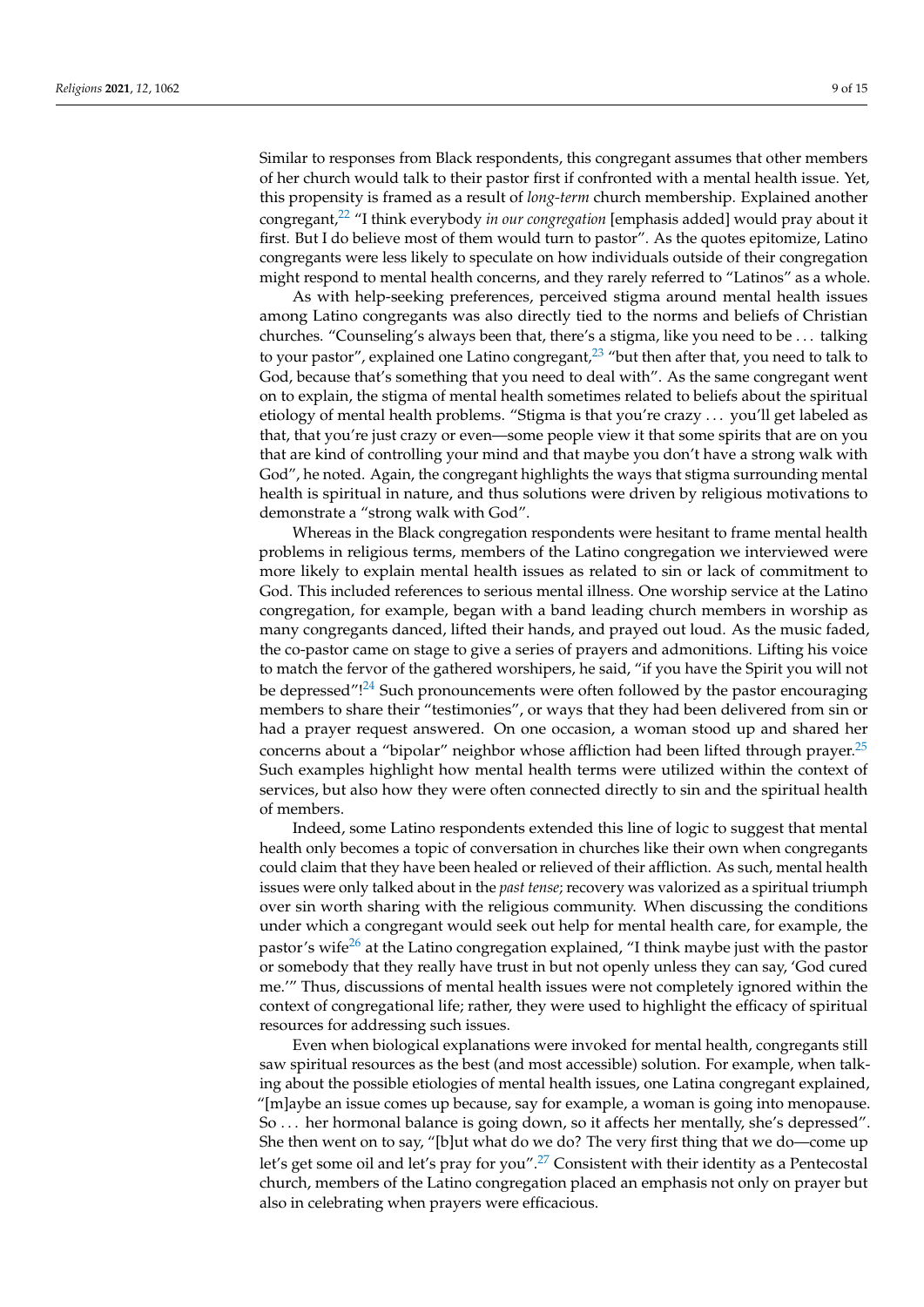### **4. Discussion**

Churches have long played an important and multifaceted role in communities of color in the U.S. [\(Baumann](#page-13-7) [2016;](#page-13-7) [Gross et al.](#page-14-16) [2018;](#page-14-16) [Lincoln and Mamiya](#page-14-14) [1990\)](#page-14-14). Recent work has focused more specifically on how such congregations approach addressing issues of mental health, highlighting how pastors often serve as first responders but also face distinct challenges given the prevalence of mental health concerns both within and beyond their congregations [\(Campbell and Winchester](#page-13-1) [2020;](#page-13-1) [Hays](#page-14-11) [2015\)](#page-14-11). Utilizing a comparative framework, we find affinities between Black and Latino Christians in the ways they approach mental health care, but different logics for making decisions of where to seek help. Black congregants often cited stigma and norms in the broader racial/ethnic community; Latino congregants often cited perceptions of the spiritual etiology of mental health issues and help-seeking norms within the religious community. These results have implications for understanding heterogeneity across racial/ethnic minority congregations while also suggesting that initiatives oriented toward promoting mental health care via churches need to be tailored to meet the needs of particular congregations based on extant norms around help-seeking.

Echoing past scholarship, our results highlight the importance of the pastor in many racial/minority congregations [\(Avent et al.](#page-13-4) [2015;](#page-13-4) [Campbell and Littleton](#page-13-5) [2018;](#page-13-5) [Payne](#page-14-10) [2017\)](#page-14-10). Public health initiatives, particularly those oriented toward mental health promotion, certainly cannot ignore this reality. While the norms that dictate seeking out the pastor might differ across religious and racial/ethnic communities, in both of our cases the pastor was seen as having a special "pull" that enabled them to best craft a plan of care for individuals facing mental health challenges. Religion not only provides what psychologists call "meaning in life", but seeking out pastoral help in times of suffering and crisis might also be a means by which people *search* for such meaning [\(Costanza et al.](#page-13-33) [2020b\)](#page-13-33). This hints at the existential importance of religion in racial/ethnic minority communities, where a preference for spiritual resources for addressing mental health issues might connect also to processes of meaning-making in the wake of suffering.

Past research suggests that seeking out the pastor first can be consequential for whether congregants later seek care from a mental health professional. For example, one study found that only 30 percent of congregants who seek their pastor first for mental health care then seek other resources, compared to 46 percent who seek another resource first [\(Neighbors et al.](#page-14-12) [1998\)](#page-14-12). Congregants in our study were not opposed to seeking a mental health care professional but would often do so *only if* referred by their pastor. Importantly, we found that pastors often did not feel equipped for the scope of the role their congregants desired when it came to addressing mental health. Pastors may see themselves as obligated to help congregants in these concerns [\(Campbell and Littleton](#page-13-5) [2018\)](#page-13-5), but if they are overwhelmed doing so, then their effectiveness may be limited.

Ultimately, our results cannot disentangle the respective influences of race, theology, and social class in shaping perceptions of mental health care and help-seeking. Our findings do, however, suggest that these factors intersect in ways that must be considered by mental health professionals. While members of the Black Baptist Church and Latino Pentecostal Church in our study shared an affinity for seeking spiritual resources, they utilized different logics in framing their decisions. Black congregants often explained their preferences based on perceived norms in the broader *racial/ethnic community*, rather than their individual theological beliefs or norms in their particular congregation. This finding provides one potential explanation for past research suggesting that Black Christians are likely to seek informal services for mental health care regardless of their levels of religious involvement in a congregation [\(Hays and Lincoln](#page-14-21) [2017\)](#page-14-21). If seeking the pastor for mental health care is perceived to be a communal rather than religious norm, it is likely that Black pastors might be sought out by individuals well beyond the walls of their congregations (see also [Davenport and McClintock](#page-13-34) [2021\)](#page-13-34).

Conversely, when discussing how they would seek mental health care for themselves or others, Latino congregants appealed more to the norms of their individual congregation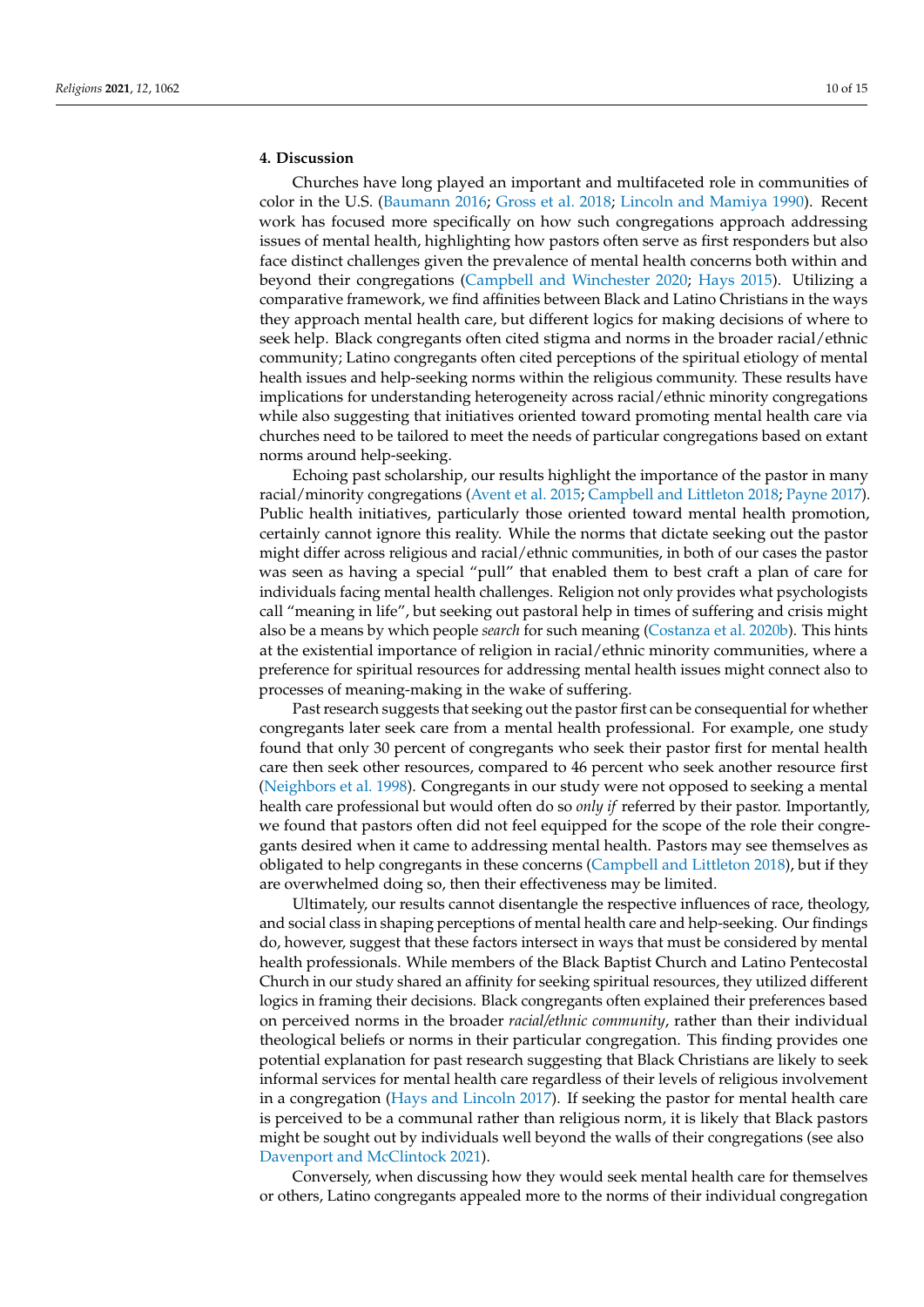and the perceived spiritual etiology of mental health issues. The latter finding echoes past scholarship suggesting that Latinos often attribute mental health concerns to spiritual factors [\(Caplan](#page-13-10) [2019;](#page-13-10) [Jurkowski et al.](#page-14-23) [2010\)](#page-14-23), a belief that might be particularly salient in Pentecostal churches. But Latino congregants and pastors did not simply frame their views on mental health resources in theological terms; they suggested that congregants would seek the pastor first because of the perceived norms of their local religious community. Indeed, despite acknowledging the stigma surrounding mental health in many churches, members of the Latino congregation in our study often spoke about mental health challenges during services, albeit in *past tense*, thus raising awareness of the prevalence of mental health concerns within their congregation. One potential explanation for the differences across racial/ethnic groups in the study might relate to perceptions of racial/ethnic identity. Given the heterogeneity in racial identification that exists among U.S. Latinos [\(Golash-Boza](#page-14-27) [and Darity](#page-14-27) [2008\)](#page-14-27), Latino Christians like those in our study might be less likely than Black Christians to see themselves as part of a larger, pan-ethnic "Latino community" [\(Okamoto](#page-14-28) [and Mora](#page-14-28) [2014\)](#page-14-28). Indeed, our Latino respondents rarely referred to a broader racial/ethnic community that might shape norms around mental health care.

The present study is not without limitations, each of which provides direction for future research on the relationships among religion, race, and mental health. First, while our study was novel in comparing Christians across racial/ethnic groups, the primary churches in our study came from different denominations and theological traditions. This limits our ability to disentangle how the respective racial compositions and theological traditions of each congregation shape perceptions of mental health. For example, past research suggests that pastors of Pentecostal congregations are more likely to see mental health concerns as having a spiritual or moral etiology (e.g., [Payne](#page-14-18) [2009\)](#page-14-18), and thus it would be unsurprising that Pentecostal churchgoers might feel similarly regardless of their racial/ethnic background. Yet, the same study finds that perceiving depression as related to spiritual factors is not specific to a single denomination among Black pastors, suggesting that race does play a salient role. More comparative research is needed in this area. Second, the present study is exploratory in that we rely on a small sample of pastors and congregants in a major urban area in the U.S. with a robust network of mental health care providers. Future research should explore whether the patterns highlighted here might also be present in other contexts (e.g., communities with fewer mental health providers).

#### **5. Conclusions**

Our study helps fill an important gap in research on perceptions of mental health and mental health care in racial/ethnic minority communities. In particular, our comparative research design helps us understand not only differences across congregations based on racial/ethnic composition and denomination, but in introducing Latinos as a comparison case our work extends a line of research that has been primarily focused on Black Americans [\(Nguyen](#page-14-13) [2020\)](#page-14-13). Further, our study helps identify differences between the experiences and perceptions of clergy members when compared to congregants. Ample research focuses solely on the perspectives of pastors (e.g., [Avent et al.](#page-13-4) [2015;](#page-13-4) [Bilkins et al.](#page-13-0) [2016;](#page-13-0) [Okunrounmu et al.](#page-14-20) [2016\)](#page-14-20) but with less focus on tensions that might exist between pastors and congregants when it comes to understanding the *limits* of pastor mental health care.

If pastors remain at the forefront of providing mental health care in many racial/ethnic minority communities—a conclusion supported by our results—then equipping pastors to better fill these roles is imperative for providing adequate care. While congregants in our study sought out pastors because of their perceived expertise, pastors lamented their own lack of training in pastoral care and the limits of their ability to care for mentally ill members. This tension only further magnifies the importance of calls for congregations to better connect with mental health care providers [\(Allen et al.](#page-13-35) [2010;](#page-13-35) [Dempsey et al.](#page-13-2) [2016\)](#page-13-2). News reports suggest that nearly 40 percent of pastors have considered leaving ministry since the start of COVID-19, in large part because of their own mental health needs as well as those of their congregation members [\(Shellnut](#page-15-7) [2021\)](#page-15-7). Our research reveals how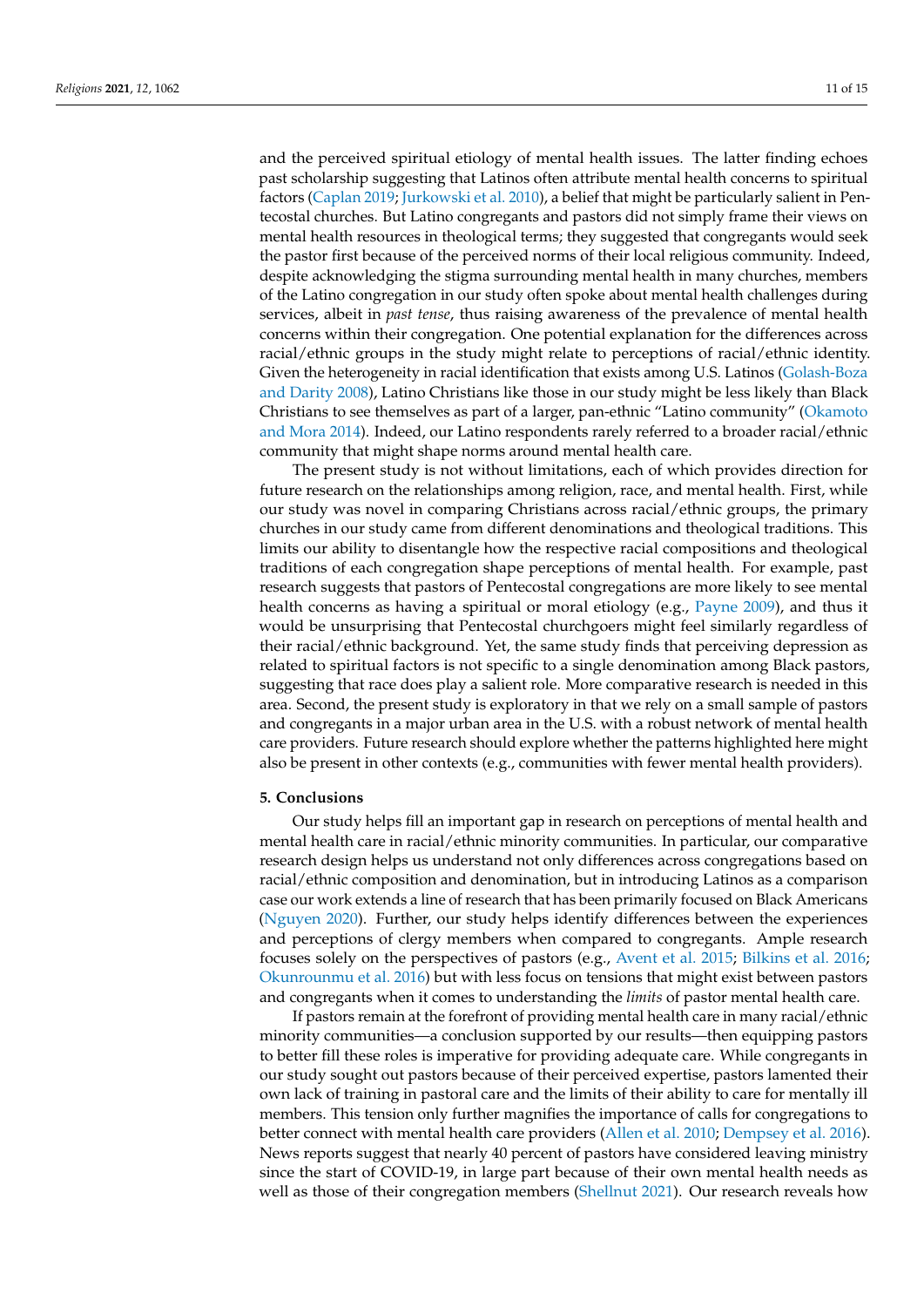overwhelmed pastors who serve minority communities were *before* the pandemic. Now seems a ripe time to increase public health initiatives that target faith communities.

We conclude by providing some practical recommendations for clinicians. First, on a very broad level, our findings warrant bringing the perspectives of scholars of religion more into health policymaking, as partnerships between religious institutions and mental health care providers would greatly benefit from a better understanding of the institutional norms shaping the beliefs and practices of congregants in racial/ethnic minority congregations. Second, and relatedly, mental health professionals would be wise to consider how congregational norms around mental health might shape the potential *scope* of prospective interventions. For example, our work suggests that some Black churches might be entry points through which clinicians can start to reach out to the broader community while Latino churches like the one in our study may be more limited in their influence, given norms around mental health care were specific to the individual congregation. Next, our findings highlight the importance of identifying not only the reality but also the *source* of stigma surrounding mental health in different types of religious communities. We find that such stigma can be generalized to broader racial/ethnic communities or localized to particular congregations, each of which presents a unique set of challenges to address. Finally, our work highlights the limitations and potential demoralization that both pastors and congregants alike feel when trying to address mental health concerns. Indeed, a continued reliance on seeking care from individuals (i.e., pastors) who feel ill-equipped to provide such care only further underscores the urgency to support those who work on the frontlines of mental health care. Successful interventions, particularly around stigmatizing issues like mental health, must involve not only connecting with pastors to gain access to churches but also providing them with training and education to meet the needs of congregants and community members alike.

**Author Contributions:** Conceptualization, D.B. and P.J.P.; methodology, D.B. and P.J.P.; formal analysis, D.B.; investigation, D.B. and P.J.P.; resources, D.B.; data curation, D.B.; writing—original draft preparation, D.B. and P.J.P.; writing—review and editing, D.B. and P.J.P.; supervision, P.J.P.; project administration, D.B. All authors have read and agreed to the published version of the manuscript.

**Funding:** This work was funded by the Faculty Initiatives Fund at Rice University, Elaine Howard Ecklund PI.

**Institutional Review Board Statement:** The study was conducted according to the guidelines of the Declaration of Helskinki, and approved by the Institutional Review Board of Rice University (Study #771951-1, approved 27 July 2015).

**Informed Consent Statement:** Informed consent was obtained from all subjects involved in the study.

**Data Availability Statement:** Data from the study are not publicly available due to privacy issues related to the anonymity of study respondents, in accord with the policies of the Institutional Review Board of Rice University.

**Conflicts of Interest:** The authors declare no conflict of interest.

#### **Notes**

- <span id="page-12-0"></span>[1](#page-5-0) AAB09, African American Woman, Nurse
- <span id="page-12-1"></span>[2](#page-5-1) AAB01, African American Woman, Manager of Operations
- <span id="page-12-2"></span>[3](#page-5-2) LUP02. Latino Man, Real Estate Agent
- <span id="page-12-3"></span>[4](#page-5-3) LUP03, Latina Woman, Special Education Teacher
- <span id="page-12-4"></span>[5](#page-6-0) LUP10, Latina Woman, Construction Worker
- <span id="page-12-5"></span>[6](#page-6-1) AAB09. African American Woman, Nurse
- <span id="page-12-6"></span>LUP08, Latino Man, Unemployed
- <span id="page-12-7"></span> $\frac{8}{9}$  $\frac{8}{9}$  $\frac{8}{9}$  Lat<sup>23</sup>, Latino Man, Pastor
- <span id="page-12-8"></span>[9](#page-6-4) AfAm11, African American Man, Pastor
- <span id="page-12-9"></span>[10](#page-7-0) AfAm11, African American Man, Pastor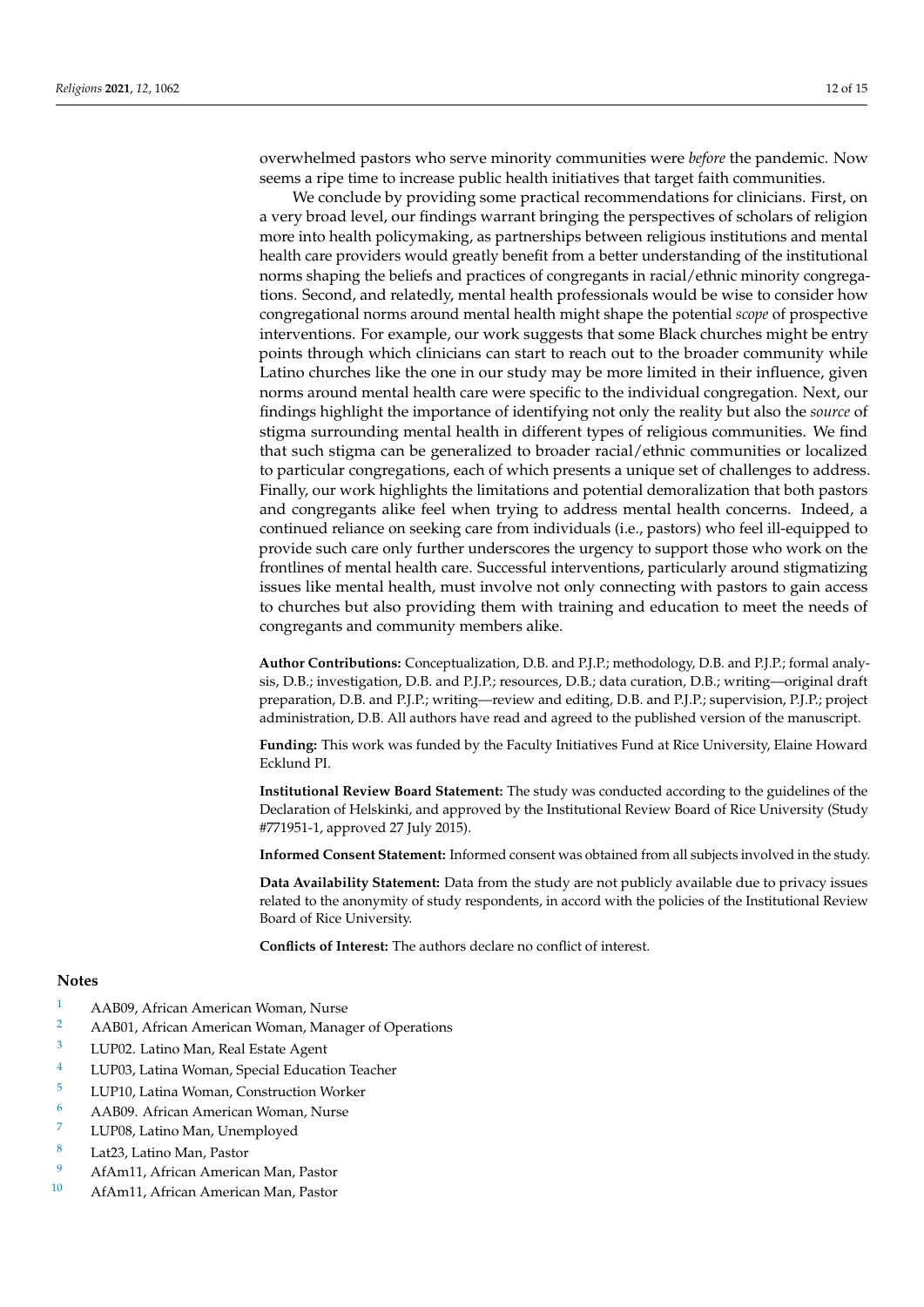- <span id="page-13-16"></span>[11](#page-7-1) Lat23, Latino Man, Pastor
- <span id="page-13-17"></span><sup>[12](#page-7-2)</sup> AfAm41, African American Man, Pastor<br><sup>13</sup> AfAm13, African American Woman, Pas
- <span id="page-13-18"></span>[13](#page-7-3) AfAm13, African American Woman, Pastor
- <span id="page-13-19"></span>[14](#page-7-4) AfAm46, African American Man, Pastor
- <span id="page-13-20"></span>[15](#page-7-5) AfAm41, African American Man, Pastor
- <span id="page-13-21"></span>[16](#page-7-6) LUP04, Latino Man, Benefits Coordinator/Co-Pastor<br>17 A A B05, A frican American Woman, Teacher
- <span id="page-13-22"></span><sup>[17](#page-8-0)</sup> AAB05, African American Woman, Teacher
- <span id="page-13-23"></span>[18](#page-8-1) AAB01, African American Woman, Manager of Operations
- <span id="page-13-24"></span>[19](#page-8-2) AAB04, African American Man, Project Manager/Engineer
- <span id="page-13-25"></span>[20](#page-8-3) AAB06, African American Man, Tech Supervisor
- <span id="page-13-26"></span>[21](#page-8-4) LUP01, Latina Woman, Real Estate Agent
- <span id="page-13-27"></span>[22](#page-9-0) LUP06, Latina Woman, Human Resources Professional
- <span id="page-13-28"></span><sup>[23](#page-9-1)</sup> LUP04, Latino Man, Benefits Coordinator/Co-Pastor<br><sup>24</sup> LUP Observation 17 January 2016
- <span id="page-13-29"></span>LUP Observation, 17 January 2016
- <span id="page-13-30"></span><sup>[25](#page-9-3)</sup> LUP Observation, 18 October 2015<br><sup>26</sup>  $\frac{15}{1007}$  Leting Waman, Physician
- <span id="page-13-31"></span>LUP07, Latina Woman, Physician
- <span id="page-13-32"></span>[27](#page-9-5) LUP05, Latina Woman, Retired

#### **References**

- <span id="page-13-11"></span>Association of American Medical Colleges. 2014. Diversity in the Physician Workforce: Facts & Figures 2014. Available online: <http://aamcdiversityfactsandfigures.org/section-ii-current-status-of-us-physician-workforce/> (accessed on 8 November 2020).
- <span id="page-13-35"></span>Allen, Argie J., Maureen P. Davey, and Adam Davey. 2010. Being examples to the flock: The role of church leaders and African American families seeking mental health care services. *Contemporary Family Therapy* 32: 117–34. [\[CrossRef\]](http://doi.org/10.1007/s10591-009-9108-4)
- <span id="page-13-4"></span>Avent, Janeé R., Craig S. Cashwell, and Shelly Brown-Jeffy. 2015. African American pastors on mental health, coping, and help seeking. *Counseling and Values* 60: 32–47. [\[CrossRef\]](http://doi.org/10.1002/j.2161-007X.2015.00059.x)
- <span id="page-13-9"></span>Barnes, Sandra L. 2004. Priestly and prophetic influences on Black church social services. *Social Problems* 51: 202–21. [\[CrossRef\]](http://doi.org/10.1525/sp.2004.51.2.202)
- <span id="page-13-7"></span>Baumann, Roger. 2016. Political engagement meets the prosperity gospel: African American Christian Zionism and Black church politics. *Sociology of Religion* 77: 359–85. [\[CrossRef\]](http://doi.org/10.1093/socrel/srw050)
- <span id="page-13-0"></span>Bilkins, Brianna, Argie Allen, Maureen P. Davey, and Adam Davey. 2016. Black church leaders' attitudes about mental health services: Role of racial discrimination. *Contemporary Family Therapy* 38: 184–97. [\[CrossRef\]](http://doi.org/10.1007/s10591-015-9363-5)
- <span id="page-13-1"></span>Campbell, Rosalyn Denise, and Madison Rose Winchester. 2020. Let the church say . . . : One congregation's views on how the Black Church can address mental health with Black Americans. *Social Work & Christianity* 47: 105–22.
- <span id="page-13-5"></span>Campbell, Rosalyn Denise, and Tenesha Littleton. 2018. Mental health counselling in the Black American church: Reflection and recommendations from counsellors serving in a counselling ministry. *Mental Health, Religion & Culture* 21: 336–52.
- <span id="page-13-10"></span>Caplan, Susan. 2019. Intersection of cultural and religious beliefs about mental health: Latinos in the faith-based setting. *Hispanic Health Care International* 17: 4–10. [\[CrossRef\]](http://doi.org/10.1177/1540415319828265)
- <span id="page-13-12"></span>Carter, Nancy, Denise Bryant-Lukosius, Alba DiCenso, Jennifer Blythe, and Alan J. Neville. 2014. The use of triangulation in qualitative research. *Oncology Nursing Forum* 41: 545–47. [\[CrossRef\]](http://doi.org/10.1188/14.ONF.545-547)
- <span id="page-13-8"></span>Cavendish, James C. 2000. Church-based community activism: A comparison of Black and White Catholic congregations. *Journal for the Scientific Study of Religion* 39: 64–77. [\[CrossRef\]](http://doi.org/10.1111/0021-8294.00006)
- <span id="page-13-6"></span>Chatters, Linda M., Robert Joseph Taylor, Amanda Toler Woodward, Amy S. B. Bohnert, Tina L. Peterson, and Brian E. Perron. 2017. Differences between African American and non-Hispanic Whites utilization of clergy for counseling with serious personal problems. *Race and Social Problems* 9: 139–49. [\[CrossRef\]](http://doi.org/10.1007/s12552-017-9207-z)
- <span id="page-13-3"></span>Costanza, Alessandra, Marc Baertschi, Hélène Richard-Lepouriel, Kerstin Weber, Isabella Berardelli, Maurizio Pompili, and Alessandra Canuto. 2020a. Demoralization and its relationship with depression and hopelessness in suicidal patients attending an emergency department. *International Journal of Environmental Research and Public Health* 17: 2232. [\[CrossRef\]](http://doi.org/10.3390/ijerph17072232)
- <span id="page-13-33"></span>Costanza, Alessandra, Marc Baertschi, Hélène Richard-Lepouriel, Kerstin Weber, Isabella Berardelli, Maurizio Pompili, and Alessandra Canuto. 2020b. The presence and the search constructs of meaning in life in suicidal patients attending a psychiatric emergency department. *Frontiers in Psychiatry* 11: 327. [\[CrossRef\]](http://doi.org/10.3389/fpsyt.2020.00327) [\[PubMed\]](http://www.ncbi.nlm.nih.gov/pubmed/32425828)
- <span id="page-13-34"></span>Davenport, Alexandria D., and Heather F. McClintock. 2021. Religiosity and attitudes toward treatment for mental health in the Black Church. *Race and Social Problems* 13: 226–33. [\[CrossRef\]](http://doi.org/10.1007/s12552-020-09311-2)
- <span id="page-13-2"></span>Dempsey, Keith, S. Kent Butler, and LaTrece Gaither. 2016. Black churches and mental health professionals: Can this collaboration work? *Journal of Black Studies* 47: 73–87. [\[CrossRef\]](http://doi.org/10.1177/0021934715613588)
- <span id="page-13-13"></span>Espinosa, Gastón. 2014. *Latino Pentecostals in America: Faith and Politics in Action*. Cambridge: Harvard University Press.

<span id="page-13-14"></span>Flyvbjerg, Bent. 2006. Five misunderstandings about case-study research. *Qualitative Inquiry* 12: 219–45. [\[CrossRef\]](http://doi.org/10.1177/1077800405284363)

<span id="page-13-15"></span>Frankham, Charlotte, Thomas Richardson, and Nick Maguire. 2020. Do locus of control, self-esteem, hope and shame mediate the relationship between financial hardship and mental health? *Community Mental Health Journal* 56: 404–15. [\[CrossRef\]](http://doi.org/10.1007/s10597-019-00467-9) [\[PubMed\]](http://www.ncbi.nlm.nih.gov/pubmed/31552540)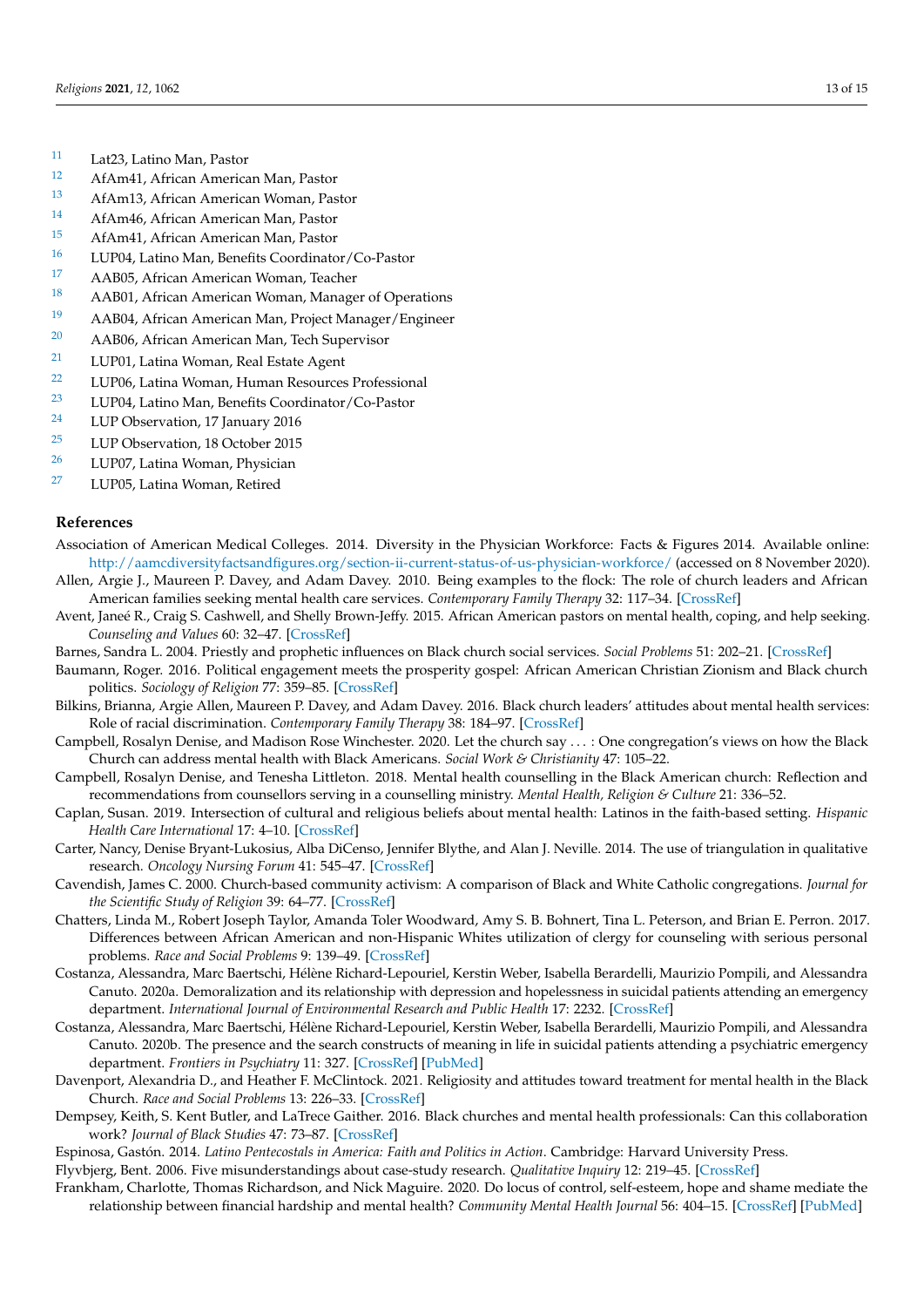- <span id="page-14-0"></span>Galiatsatos, Panagis, and W. Daniel Hale. 2015. Promoting health and wellness in congregations through lay health educators: A case study of two congregations. *Journal of Religion and Health* 55: 288–95. [\[CrossRef\]](http://doi.org/10.1007/s10943-015-0069-7) [\[PubMed\]](http://www.ncbi.nlm.nih.gov/pubmed/26014461)
- <span id="page-14-27"></span>Golash-Boza, Tanya, and William Darity Jr. 2008. Latino racial choices: The effects of skin colour and discrimination on Latinos' and Latinas' racial self-identifications. *Ethnic and Racial Studies* 31: 899–934. [\[CrossRef\]](http://doi.org/10.1080/01419870701568858)
- <span id="page-14-16"></span>Gross, Tyra Toston, Chandra R. Story, Idethia Shevon Harvey, Marie Allsopp, and Melicia Whitt-Glover. 2018. "As a community, we need to be more health conscious": Perceptions on the health status of the Black Church and African American communities. *Journal of Racial and Ethnic Health Disparities* 5: 570–79. [\[CrossRef\]](http://doi.org/10.1007/s40615-017-0401-x)
- <span id="page-14-19"></span>Hankerson, Sidney H., and Myrna M. Weissman. 2012. Church-based health programs for mental disorders among African Americans: A review. *Psychiatric Services* 63: 243–49. [\[CrossRef\]](http://doi.org/10.1176/appi.ps.201100216)
- <span id="page-14-11"></span>Hays, Krystal. 2015. Black churches' capacity to respond to the mental health needs of African Americans. *Social Work & Christianity* 42: 296–312.
- <span id="page-14-21"></span>Hays, Krystal, and Karen D. Lincoln. 2017. Mental health help-seeking profiles among African Americans: Exploring the influence of religion. *Race and Social Problems* 9: 127–38. [\[CrossRef\]](http://doi.org/10.1007/s12552-017-9193-1)
- <span id="page-14-22"></span>Holt, Cheryl L., and Stephanie M. McClure. 2006. Perceptions of the religion-health Connection among African American church members. *Qualitative Health Research* 16: 268–81. [\[CrossRef\]](http://doi.org/10.1177/1049732305275634) [\[PubMed\]](http://www.ncbi.nlm.nih.gov/pubmed/16394214)
- <span id="page-14-23"></span>Jurkowski, Janine M., Courtney Kurlanska, and Blanca M. Ramos. 2010. Latino women's spiritual beliefs related to health. *American Journal of Health Promotion* 25: 19–25. [\[CrossRef\]](http://doi.org/10.4278/ajhp.080923-QUAL-211)
- <span id="page-14-6"></span>Kane, Michael N., and Margueritta Williams. 2000. Perceptions of South Florida Hispanic and Anglo Catholics: From Whom Would They Seek Help? *Journal of Religion and Health* 39: 107–21. [\[CrossRef\]](http://doi.org/10.1023/A:1004662415327)
- <span id="page-14-25"></span>Kennedy, Bernice Roberts, Christopher Clomus Mathis, and Angela K. Woods. 2007. African Americans and their distrust of the health care system: Healthcare for diverse populations. *Journal of Cultural Diversity* 14: 56–60. [\[PubMed\]](http://www.ncbi.nlm.nih.gov/pubmed/19175244)
- <span id="page-14-1"></span>Levin, Jeff. 2014. Faith-based initiatives in health promotion: History, challenges, and current partnerships. *American Journal of Health Promotion* 28: 139–41. [\[CrossRef\]](http://doi.org/10.4278/ajhp.130403-CIT-149) [\[PubMed\]](http://www.ncbi.nlm.nih.gov/pubmed/24380422)
- <span id="page-14-14"></span>Lincoln, C. Eric, and Lawrence H. Mamiya. 1990. *The Black Church in the African American Experience*. Durham: Duke University Press.
- <span id="page-14-26"></span>Mirowsky, John, and Catherine E. Ross. 2001. Age and the effect of economic hardship on depression. *Journal of Health and Social Behavior* 42: 132–50. [\[CrossRef\]](http://doi.org/10.2307/3090174) [\[PubMed\]](http://www.ncbi.nlm.nih.gov/pubmed/11467249)
- <span id="page-14-7"></span>Moreno, Oswaldo, and Esteban Cardemil. 2013. Religiosity and mental health services: An exploratory study of help seeking among Latinos. *Journal of Latina/o Psychology* 1: 53–67. [\[CrossRef\]](http://doi.org/10.1037/a0031376)
- <span id="page-14-4"></span>National Center for Health Statistics. 2016. Health, United States, 2015: With Special Feature on Racial and Ethnic Health Disparities. May. Available online: <https://www.ncbi.nlm.nih.gov/pubmed/27308685> (accessed on 23 November 2021).
- <span id="page-14-24"></span>National Science Foundation. 2013. Women, Minorities, and Persons with Disabilities in Science and Engineering. Available online: [http://www.nsf.gov/statistics/wmpd/2013/digest/theme2\\_2.cfm](http://www.nsf.gov/statistics/wmpd/2013/digest/theme2_2.cfm) (accessed on 23 November 2021).
- <span id="page-14-12"></span>Neighbors, Harold W., Marc A. Musick, and David R. Williams. 1998. The African American ministers as a source of help for serious personal crises: Bridge or barrier to mental health care? *Health Education Behavior* 25: 759–77. [\[CrossRef\]](http://doi.org/10.1177/109019819802500606) [\[PubMed\]](http://www.ncbi.nlm.nih.gov/pubmed/9813746)
- <span id="page-14-13"></span>Nguyen, Ann W. 2020. Religion and mental health in racial and ethnic minority populations: A review of the literature. *Innovation in Aging* 4: 1–13. [\[CrossRef\]](http://doi.org/10.1093/geroni/igaa035)
- <span id="page-14-28"></span>Okamoto, Dina, and G. Cristina Mora. 2014. Panethnicity. *Annual Review of Sociology* 40: 219–39. [\[CrossRef\]](http://doi.org/10.1146/annurev-soc-071913-043201)
- <span id="page-14-20"></span>Okunrounmu, Elizabeth, Argie Allen-Wilson, Maureen Davey, and Adam Davey. 2016. Black church leaders' attitudes about seeking mental health services: Role of religiosity and spirituality. *International Journal of Religion & Spirituality in Society* 6: 45–55.
- <span id="page-14-5"></span>Ortega, Alexander N., Hector P. Rodriguez, and Arturo Vargas Bustamante. 2015. Policy dilemmas in Latino health care and implementation of the Affordable Care Act. *Annual Review of Public Health* 36: 525–44. [\[CrossRef\]](http://doi.org/10.1146/annurev-publhealth-031914-122421) [\[PubMed\]](http://www.ncbi.nlm.nih.gov/pubmed/25581154)
- <span id="page-14-15"></span>Pattillo-McCoy, Mary. 1998. Church culture as a strategy of action in the Black community. *American Sociological Review* 63: 767–84. [\[CrossRef\]](http://doi.org/10.2307/2657500)
- <span id="page-14-18"></span>Payne, Jennifer Shepard. 2009. Variations in pastors perceptions of the etiology of depression by race and religious affiliation. *Community Mental Health Journal* 45: 355–56. [\[CrossRef\]](http://doi.org/10.1007/s10597-009-9210-y)
- <span id="page-14-10"></span>Payne, Jennifer Shepard. 2017. "It's kind of a dichotomy": Thoughts related to calling and purpose from pastors working and counseling in urban resource-poor communities. *Journal of Religion and Health* 56: 1419–35. [\[CrossRef\]](http://doi.org/10.1007/s10943-017-0363-7) [\[PubMed\]](http://www.ncbi.nlm.nih.gov/pubmed/28150191)
- <span id="page-14-9"></span>Pescosolido, Bernice A. 2013. The public stigma of mental illness: What do we think; What do we know; What can we prove? *Journal of Health and Social Behavior* 54: 1–21. [\[CrossRef\]](http://doi.org/10.1177/0022146512471197)
- <span id="page-14-3"></span>Pew Research Center. 2015. America's Changing Religious Landscape. Available online: [https://www.pewforum.org/2015/05/12](https://www.pewforum.org/2015/05/12/americas-changing-religious-landscape/) [/americas-changing-religious-landscape/](https://www.pewforum.org/2015/05/12/americas-changing-religious-landscape/) (accessed on 20 March 2021).
- <span id="page-14-17"></span>Pickard, Joseph G., Sharon D. Johnson, Huei-Wern Shen, and Erin L. Mason. 2019. African American and European American clergy's counseling of older adults. *Review of Religious Research* 61: 221–34. [\[CrossRef\]](http://doi.org/10.1007/s13644-019-00372-3)
- <span id="page-14-8"></span>Prickett, Pamela J. 2021. When the road is covered in nails: Making sense of madness in an urban mosque. *Social Problems* 68: 136–51. [\[CrossRef\]](http://doi.org/10.1093/socpro/spz057)
- <span id="page-14-2"></span>Sattin, Richard W., Lovoria B. Williams, James K. Dias, Jane Garvin, Lucy Marion, Thomas V. Joshua, Andrea Kriska, M. Kaye Kramer, and K. M. Venkat Narayan. 2016. Community trial of faith-based lifestyle intervention to prevent diabetes among African-Americans. *Journal of Community Health* 41: 87–96. [\[CrossRef\]](http://doi.org/10.1007/s10900-015-0071-8) [\[PubMed\]](http://www.ncbi.nlm.nih.gov/pubmed/26215167)